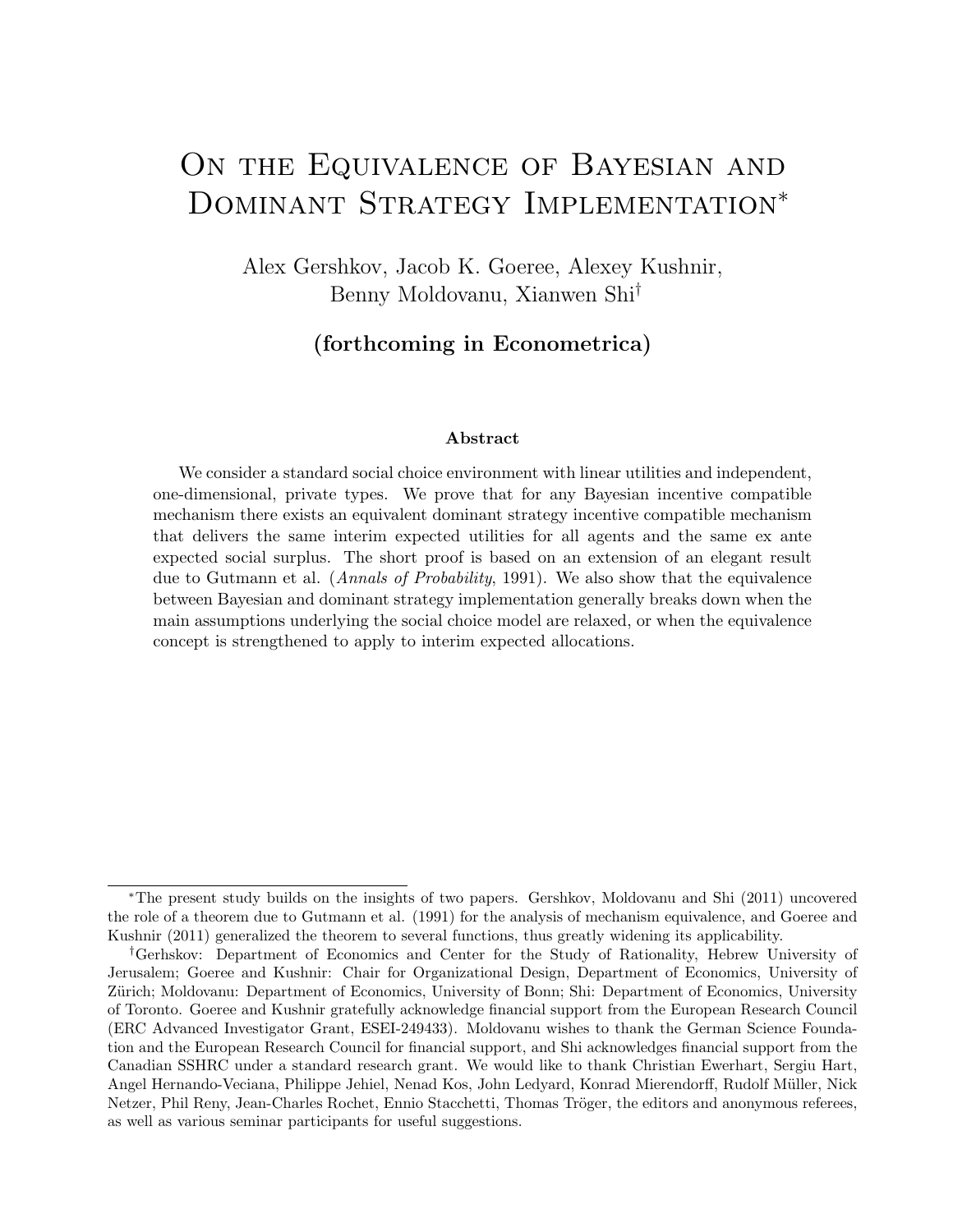# 1. Introduction

In an inspiring recent contribution, Manelli and Vincent (2010) revisit Bayesian and dominant strategy implementation in the context of standard single-unit, private-value auctions. They prove that for any Bayesian incentive compatible (BIC) auction there exists an equivalent dominant strategy incentive compatible (DIC) auction that yields the same interim expected utilities for all agents. This equivalence result is surprising and valuable because dominant strategy implementation has important advantages over Bayesian implementation. In particular, dominant strategy implementation is robust to changes in agents' beliefs and does not rely on the assumptions of a common prior and equilibrium play.

The definition of equivalence in terms of interim expected utilities is a conceptual innovation of Manelli and Vincent (2010). Most of the earlier literature concerns the implementation of social choice functions (or correspondences) and defines two mechanisms to be equivalent if they provide the same  $\alpha$  post allocation.<sup>[1](#page-1-0)</sup> Mookherjee and Reichelstein (1992) show that the latter condition for BIC-DIC equivalence generally fails unless the BIC allocation rule is itself monotonic in each coordinate. In contrast, Manelli and Vincent (2010) are not concerned with the implementation of a given allocation rule but rather construct, for any allocation rule that is Bayesian implementable, another allocation rule that is dominant strategy implementable and that delivers the same interim expected utilities.<sup>[2](#page-1-1)</sup>

In this paper, we show that BIC-DIC equivalence extends to social choice environments with linear utilities and independent, one-dimensional, private types. Moreover, we present a novel and powerful proof method based on an elegant mathematical theorem due to Gutmann et al. (1991), which relates to some of the mathematical underpinnings of computed tomography.[3](#page-1-2) The theorem states that for any bounded, non-negative function of several variables that generates monotone, one-dimensional marginals, there exists a non-negative function that respects the same bound, generates the same one-dimensional marginals, and is monotone in each coordinate.<sup>[4](#page-1-3)</sup> The proof shows how the desired function can be found as a solution to a convex minimization problem.

<span id="page-1-1"></span><span id="page-1-0"></span> $\overline{^{1}$ See, e.g., Gibbard (1973), Satterthwaite (1975), and Roberts (1979).

<sup>&</sup>lt;sup>2</sup>A main focus of the mechanism design literature concerns the implementation of efficient mechanisms, e.g. Green and Laffont (1977), d'Aspremont and Gérard-Varet (1979), Laffont and Maskin (1979), and Williams (1999). In contrast, the BIC-DIC equivalence result of Manelli and Vincent (2010) applies to every BIC auction, not just efficient ones. See Goeree and Kushnir (2012) for a geometric approach to BIC-DIC equivalence.

<span id="page-1-2"></span><sup>3</sup>Gutmann et al. (1991) build on earlier contributions by Lorenz (1949), Gale (1957), Ryser (1957), Kellerer (1961), and Strassen (1965), who studied the existence of measures with given marginals in various discrete or continuous settings. Their insights are relevant to the analysis of reduced form auctions, e.g., Border (1991).

<span id="page-1-3"></span><sup>4</sup>Simply taking the product of the one-dimensional marginals and normalizing by the sum of marginals does not generally work. It results in a monotone function that produces the same marginals, but one that does not necessarily respect the same bound.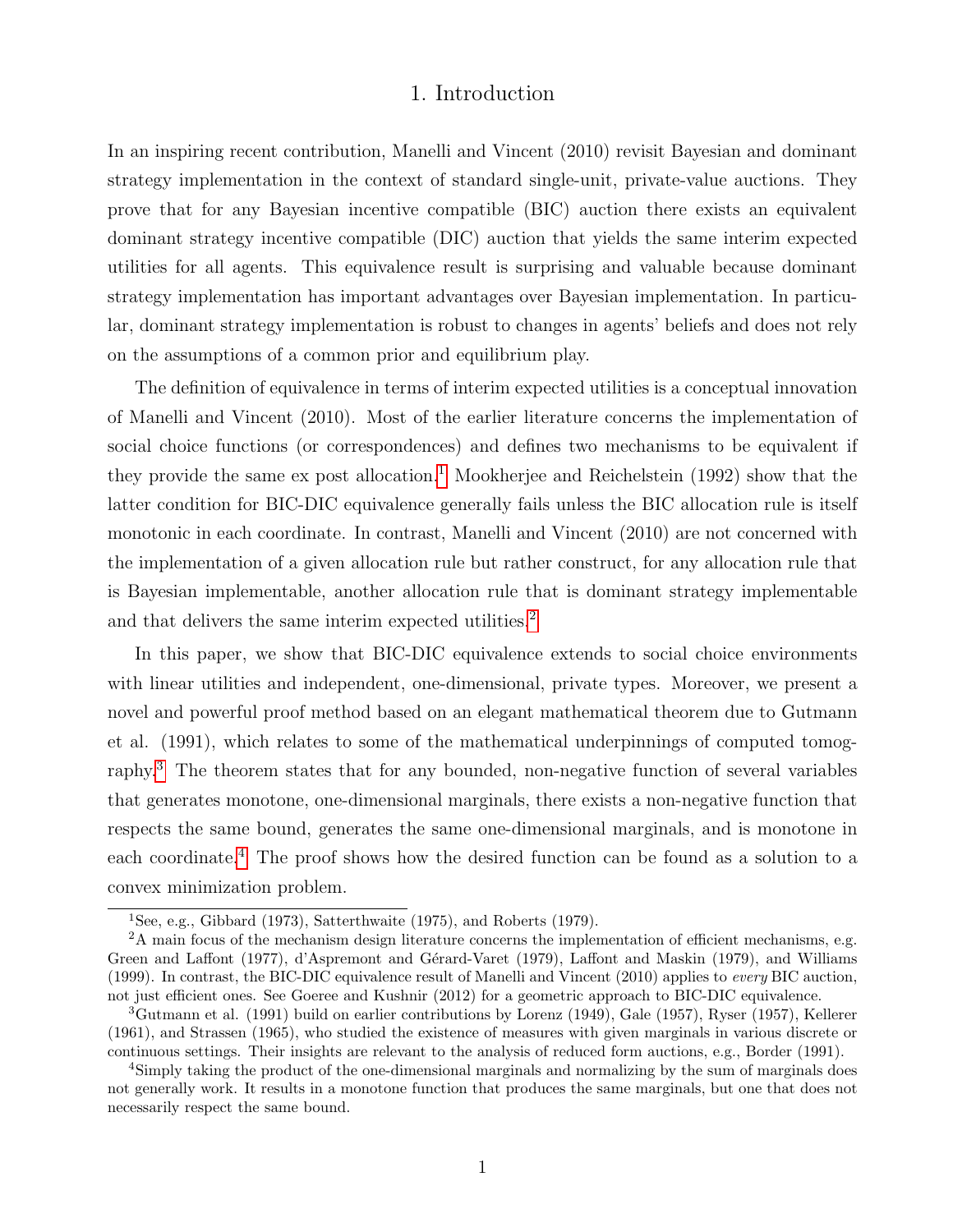The original Gutmann et al. (1991) theorem pertains to a single function, which restricts its direct applicability to settings with two alternatives or to symmetric settings where all agents' utilities share the same functional form.<sup>[5](#page-2-0)</sup> In order to analyze more general social choice environments we prove an extension of this theorem. The extension involves minimizing a quadratic functional of several functions satisfying certain boundary and marginal constraints. We use this minimization procedure to construct, for any BIC mechanism, an equivalent DIC mechanism.

Within the context of auction design the implications of BIC-DIC equivalence can be highlighted as follows. BIC-DIC equivalence implies that any auction, including any optimal auction (in terms of efficiency or revenue), can be implemented using a dominant strategy mechanism and nothing can be gained from designing more intricate auction formats with possibly more complex Bayes-Nash equilibria. This holds not only for single-unit auctions but also for multiunit auctions with homogeneous or heterogeneous goods, combinatorial auctions, and the like, as long as bidders' private values are one-dimensional and independent and utilities are linear.

We also delineate the limits of BIC-DIC equivalence. We first consider an alternative definition of equivalence that requires the same interim expected allocations. In the single-unit, private-value auction context studied by Manelli and Vincent (2010), this condition is equivalent to the existence of transfers that yield the same interim expected utilities for all agents. For the social choice environments studied in this paper, however, the two notions do not necessarily coincide. In particular, demanding the same interim allocations implies that there exist transfers such that agents' interim expected utilities are the same, but the converse is not necessarily true. Using a simple public goods example with three social alternatives we show that the condition that the interim allocations are the same cannot generally be met.

Next, using a series of simple auction examples we demonstrate that BIC-DIC equivalence generally fails when utilities are not linear or when types are not independent, one-dimensional, or private. In other words, once we relax the assumptions underlying our model, Bayesian implementation may have advantages over dominant strategy implementation. For example, we show that ex ante social surplus may be strictly higher under BIC implementation when values are interdependent. Likewise, with multi-dimensional values, BIC mechanisms may result in higher revenues than can be attained by any DIC mechanism.

The paper is organized as follows. Section 2 presents the social choice environment. We prove our main BIC-DIC equivalence result in Section 3 and delineate its limits in Section 4. Section 5 concludes. The Appendix contains proofs omitted in the main text.

<span id="page-2-0"></span><sup>&</sup>lt;sup>5</sup>For instance, in a two-alternative social choice setting this single function can describe the probability with which one of the alternatives occurs while the other alternative occurs with complementary probability.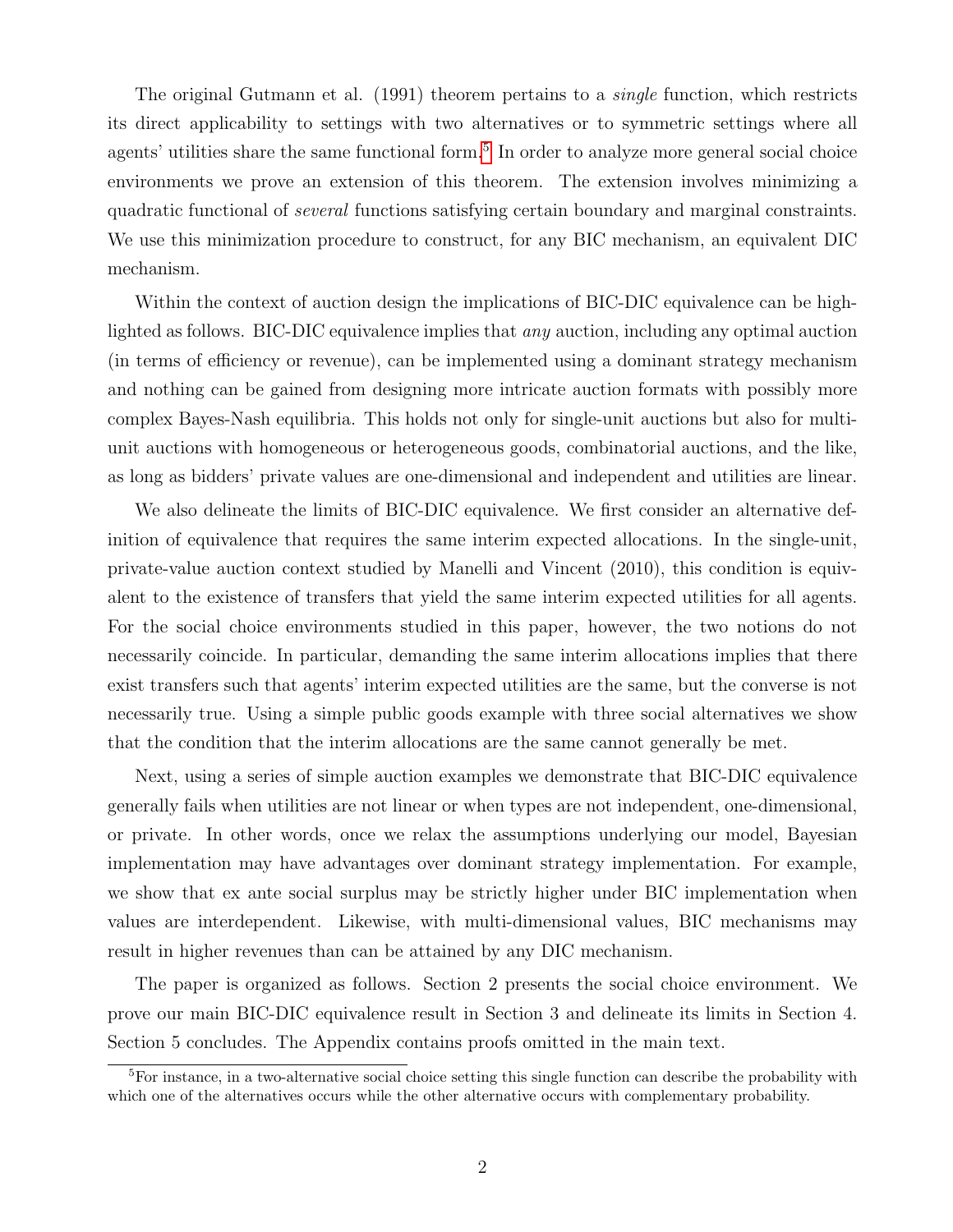# 2. Model

We consider an environment with a finite set  $\mathcal{I} = \{1, 2, \ldots, I\}$  of risk-neutral agents and a finite set  $\mathcal{K} = \{1, 2, ..., K\}$  of social alternatives. Agent i's utility in alternative k equals  $u_i^k(x_i, t_i) = a_i^k x_i + c_i^k + t_i$  where  $x_i$  is agent i's private type,  $a_i^k, c_i^k \in \mathbb{R}$  are constants with  $a_i^k \geq 0$ , and  $t_i \in \mathbb{R}$  is a monetary transfer. Agent i's type  $x_i$  is distributed according to probability distribution  $\lambda_i$  with support  $X_i$ , where the type space  $X_i \subseteq \mathbb{R}$  can be any (possibly discrete) subset of  $\mathbb{R}$ . Note that types are one-dimensional and independent. Let A denote the matrix with elements  $a_i^k$  where the player index i corresponds to the rows and the social alternative index k corresponds to the columns. Furthermore, let  $X = \prod_{i \in \mathcal{I}} X_i$  and  $\lambda = \prod_{i \in \mathcal{I}} \lambda_i$ .

Our model fits many classical applications of mechanism design, including auctions (e.g. Myerson, 1981), public goods (e.g. Mailath and Postlewaite, 1990), bilateral trade (e.g. Myerson and Satterthwaite, 1983), and screening models (e.g. Mussa and Rosen, 1978). However, it is important to point out that even within the restricted class of linear environments, onedimensional types generally cannot capture the full space of agents' possible preferences in arbitrary social choice environments.

Without loss of generality we consider only direct mechanisms characterized by  $K + I$ functions,  $\{q^k(\mathbf{x})\}_{k\in\mathcal{K}}$  and  $\{t_i(\mathbf{x})\}_{i\in\mathcal{I}}$ , where  $\mathbf{x} = (x_1,\ldots,x_I) \in X$  is the profile of reports,  $q^k(\mathbf{x}) \geq 0$  is the probability that alternative k is implemented with  $\sum_{k \in \mathcal{K}} q^k(\mathbf{x}) = 1$ , and  $t_i(\mathbf{x})$ is the monetary transfer agent *i* receives. When agent *i* reports  $x_i'$  and all other agents report truthfully, the conditional expected probability (from agent  $i$ 's point of view) that alternative k is chosen is  $Q_i^k(x'_i) = E_{\mathbf{x}_{-i}}(q^k(x'_i, \mathbf{x}_{-i}))$  and the conditional expected transfer to agent i is  $T_i(x'_i) = E_{\mathbf{x}_{-i}}(t_i(x'_i, \mathbf{x}_{-i}))$ . For later use we define, for  $i \in \mathcal{I}$  and  $\mathbf{x} \in X$ ,

$$
v_i(\mathbf{x}) \equiv \sum_{k \in \mathcal{K}} a_i^k q^k(\mathbf{x})
$$

with marginals  $V_i(x_i) = \sum_{k \in \mathcal{K}} a_i^k Q_i^k(x_i)$ , and the modified transfers

$$
\tau_i(\mathbf{x}) = t_i(\mathbf{x}) + \sum_{k \in \mathcal{K}} c_i^k q^k(\mathbf{x})
$$

with marginals  $\mathcal{T}_i(x_i) = E_{\mathbf{x}_{-i}}(\tau_i(x_i, \mathbf{x}_{-i})) = T_i(x_i) + \sum_k c_i^k Q_i^k(x_i)$ . When agent *i*'s type is  $x_i$ and she reports being of type  $x_i'$ , her interim expected utility can then be written as

$$
u_i(x'_i) = V_i(x'_i)x_i + \mathcal{T}_i(x'_i).
$$

Finally, the ex ante expected social surplus is simply the sum of agents' ex ante expected utilities minus the sum of agents' ex ante expected transfers.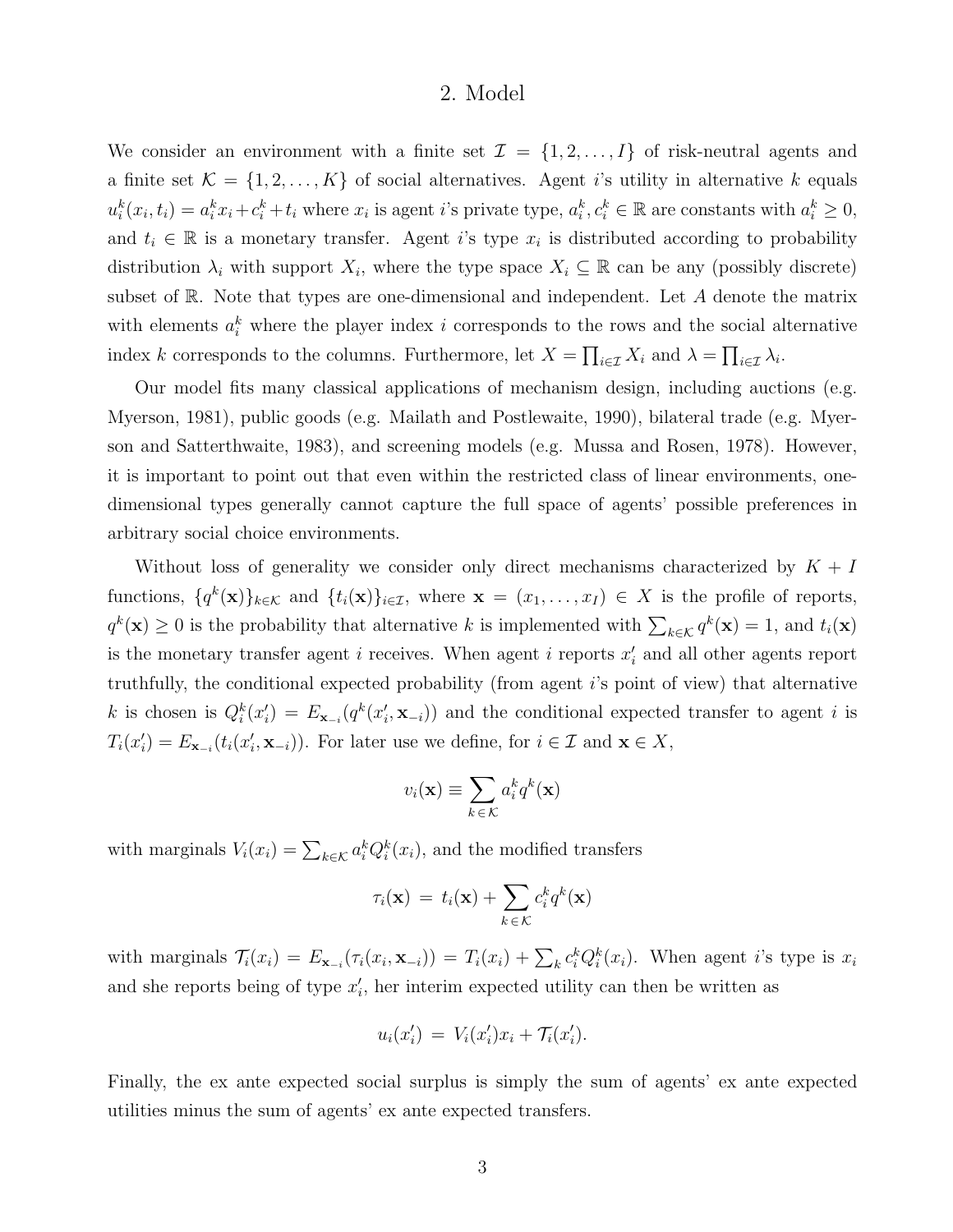A mechanism  $(\tilde{q}, \tilde{t})$  is BIC if truthful reporting by all agents constitutes a Bayes-Nash equilibrium. A mechanism  $(q, t)$  is DIC if truthful reporting is a dominant strategy equilibrium. To relate BIC and DIC mechanisms we employ the following notion of equivalence.

DEFINITION 1. Two mechanisms  $(q, t)$  and  $(\tilde{q}, \tilde{t})$  are *equivalent* if and only if they deliver the same interim expected utilities for all agents and the same ex ante expected social surplus.

The definition of equivalence in terms of interim expected utilities follows Manelli and Vincent (2010). In addition, we demand that the same ex ante expected social surplus is generated so that no money needs to be inserted to match agents' utilities.

# 3. BIC–DIC Equivalence

We first consider connected type spaces, i.e.  $X_i = [\underline{x}_i, \overline{x}_i] \subseteq \mathbb{R}$ . In this case a mechanism is BIC if and only if (i) for all  $i \in \mathcal{I}$  and  $x_i \in X_i$ ,  $V_i(x_i)$  is non-decreasing in  $x_i$  and (ii) agents' interim expected utilities satisfy

$$
u_i(x_i) = u_i(\underline{x}_i) + \int_{\underline{x}_i}^{x_i} V_i(s) ds,
$$

see, for instance, Myerson (1981). Similarly a mechanism is DIC if and only if (i) for all  $i \in \mathcal{I}$ and  $\mathbf{x} \in X$ ,  $v_i(x_i, \mathbf{x}_{-i})$  is non-decreasing in  $x_i$  and (ii) agents' utilities can be expressed as

$$
u_i(x_i, \mathbf{x}_{-i}) = u_i(\underline{x}_i, \mathbf{x}_{-i}) + \int_{\underline{x}_i}^{x_i} v_i(s, \mathbf{x}_{-i}) ds,
$$

e.g., Laffont and Maskin (1980). Hence, with connected type spaces, agents' utilities are determined (up to a constant) by the allocation rule. This allows us to define equivalence in terms of the allocation rule only. Consider two mechanisms  $(q, t)$  and  $(\tilde{q}, t)$  and transfers such that  $u_i(\underline{x}_i) = \tilde{u}_i(\underline{x}_i)$  for all  $i \in \mathcal{I}$ , then agents' interim expected utilities are the same under the two mechanisms if  $V_i(x_i) = \tilde{V}_i(x_i)$  for all  $i \in \mathcal{I}, x_i \in X_i$ . Furthermore, the requirement that expected social surplus is the same is met when the ex ante probabilities of each alternative are the same for the two mechanisms, i.e.  $E_{\mathbf{x}}(q^k(\mathbf{x})) = E_{\mathbf{x}}(\tilde{q}^k(\mathbf{x}))$  for all  $k \in \mathcal{K}$ . To see this, note that  $u_i(x_i) = \tilde{u}_i(x_i)$  and  $V_i(x_i) = \tilde{V}_i(x_i)$  imply  $\mathcal{T}_i(x_i) = \tilde{\mathcal{T}}_i(x_i)$ , so

$$
E_{\mathbf{x}}(t_i(\mathbf{x})) = E_{\mathbf{x}}(\tilde{t}_i(\mathbf{x})) + \sum_{k \in \mathcal{K}} c_i^k (E_{\mathbf{x}}(\tilde{q}^k(\mathbf{x})) - E_{\mathbf{x}}(q^k(\mathbf{x}))) = E_{\mathbf{x}}(\tilde{t}_i(\mathbf{x}))
$$

Hence, the two mechanisms result in the same expected transfers and social surplus if the ex ante probabilities with which each alternative occurs are identical.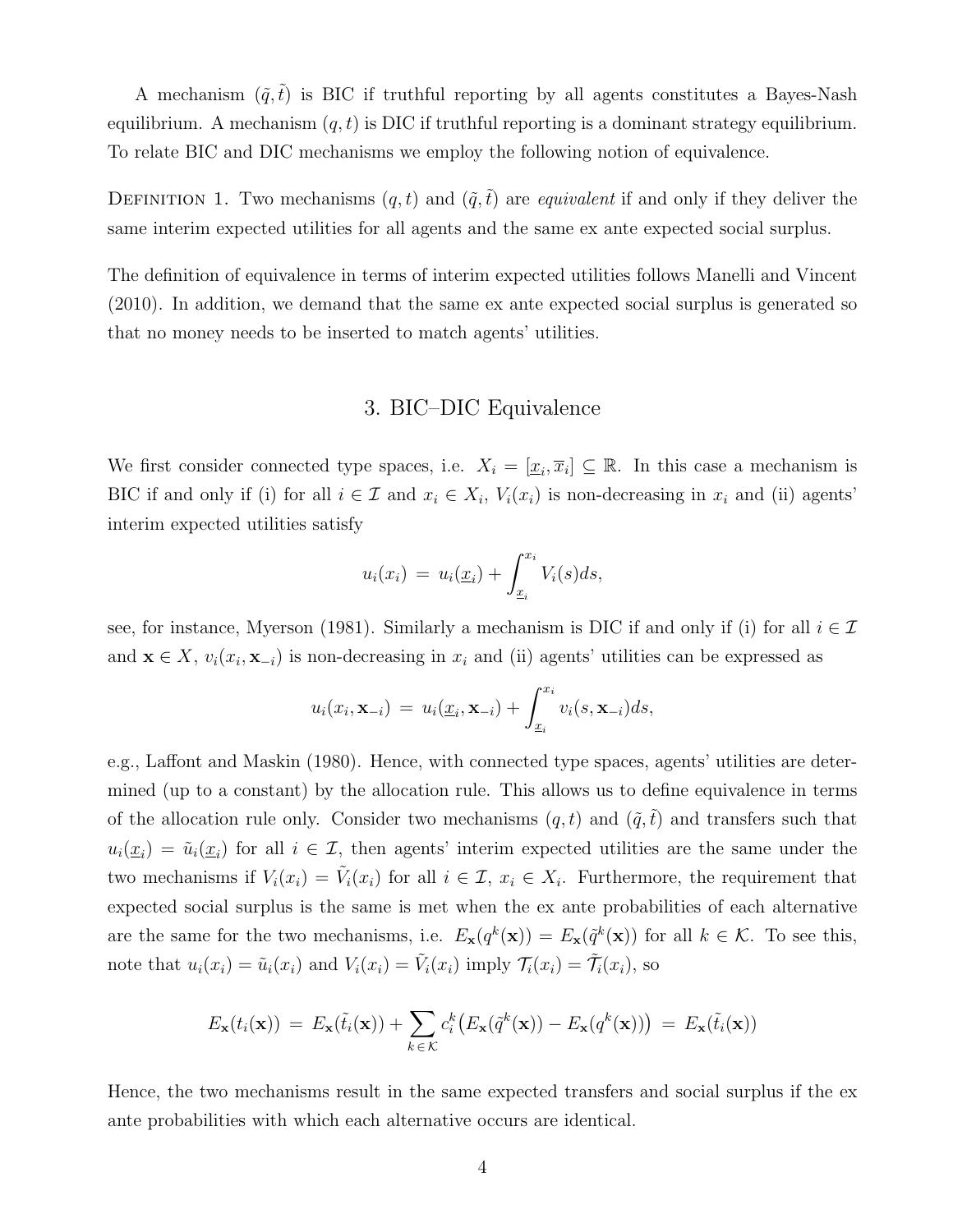We now state and prove our main result. Define  $\mathbf{v}(\mathbf{x}) = A \cdot \mathbf{q}(\mathbf{x})$  with elements  $v_i(\mathbf{x}) =$  $\sum_{k} a_i^k q^k(\mathbf{x})$  for  $i \in \mathcal{I}$ , and let  $||\cdot||$  denote the usual Euclidean norm:  $||\mathbf{v}(\mathbf{x})||^2 = \sum_{i \in \mathcal{I}} v_i(\mathbf{x})^2$ . The  $q^k(\mathbf{x})$  are elements of  $L_{\infty}(\lambda)$  endowed with the weak\* topology. In particular, functions that are equal almost everywhere with respect to  $\lambda$  are identified.

THEOREM 1. Let  $X_i$  be connected for all  $i \in \mathcal{I}$  and let  $(\tilde{q}, \tilde{t})$  denote a BIC mechanism. An equivalent DIC mechanism is given by  $(q, t)$ , where the allocation rule q solves

<span id="page-5-1"></span>
$$
\min_{\{q^k\}_{k\in\mathcal{K}} \atop d^k\geq 0 \quad \forall k,\mathbf{x}} E_{\mathbf{x}}(||\mathbf{v}(\mathbf{x})||^2)
$$
\n
$$
(1)
$$
\n
$$
e^{k}(\mathbf{x}) \geq 0 \quad \forall k,\mathbf{x}
$$
\n
$$
\sum_{k} e^{k}(\mathbf{x}) = 1 \quad \forall \mathbf{x}
$$
\n
$$
V_i(x_i) = \tilde{V}_i(x_i) \quad \forall i, x_i
$$
\n
$$
E_{\mathbf{x}}(q^k(\mathbf{x})) = E_{\mathbf{x}}(\tilde{q}^k(\mathbf{x})) \quad \forall k
$$

and the transfers are given by  $t_i(\mathbf{x}) = \tau_i(\mathbf{x}) - \sum_{k \in \mathcal{K}} c_i^k q^k(\mathbf{x})$  with

<span id="page-5-3"></span>
$$
\tau_i(x_i, \mathbf{x}_{-i}) = \tau_i(\underline{x}_i, \mathbf{x}_{-i}) + v_i(\underline{x}_i, \mathbf{x}_{-i})\underline{x}_i - v_i(x_i, \mathbf{x}_{-i})x_i + \int_{\underline{x}_i}^{x_i} v_i(s, \mathbf{x}_{-i})ds,\tag{2}
$$

for  $\mathbf{x} \in X$ ,  $i \in \mathcal{I}$ , where  $\tau_i(\underline{x}_i, \mathbf{x}_{-i}) = (v_i(\underline{x}_i, \mathbf{x}_{-i}) / \tilde{V}_i(\underline{x}_i)) \tilde{\mathcal{T}}_i(\underline{x}_i)$ .

The constraints in  $(1)$  define a non-empty and compact set,<sup>[7](#page-5-2)</sup> and the existence of a solution to  $(1)$ is guaranteed because the functional  $E_{\mathbf{x}}(||\mathbf{v}(\mathbf{x})||^2)$  is weak\* lower semi-continuous (Gutmann et al., 1991, pp. 1783-1784). The main difficulty is to establish that a solution  $v_i(x_i, \mathbf{x}_{-i})$  to [\(1\)](#page-5-1) is non-decreasing in  $x_i$ . We do so in three steps. First, we consider discrete and uniformly distributed types (Lemma 1), then we extend to the continuous uniform types using a discrete approximation (Lemma 2), and, finally, we generalize to arbitrary type distributions (Lemma 3). The first lemma is covered in the main text while the proofs for the more technical second and third steps can be found in the Appendix.

To glean some intuition for the proof of Lemma 1 and for how it corresponds to the original Gutmann et al. (1991) theorem, consider a symmetric single-unit auction with two bidders and two equally-likely types, x and  $\bar{x}$ . Symmetry allows us to describe the allocation rule with a single function, which can be represented by a two-by-two matrix. Consider, for instance,

$$
\tilde{q} = \begin{pmatrix} \frac{1}{2} & \frac{1}{4} \\ \frac{1}{4} & \frac{1}{2} \end{pmatrix},
$$

where the rows correspond to agent 1's type and the columns to agent 2's type, and the entries correspond to the probabilities that the object is assigned to either agent. If agents' types differ, each agent receives the object with probability  $\frac{1}{4}$  (i.e., the object is not always assigned) and if

<span id="page-5-0"></span><sup>&</sup>lt;sup>6</sup>Where  $0/0$  is interpreted as 1.

<span id="page-5-2"></span><sup>&</sup>lt;sup>7</sup>The set is non-empty because  $\tilde{q}$  satisfies the constraints and compactness follows from Alaoglu's theorem.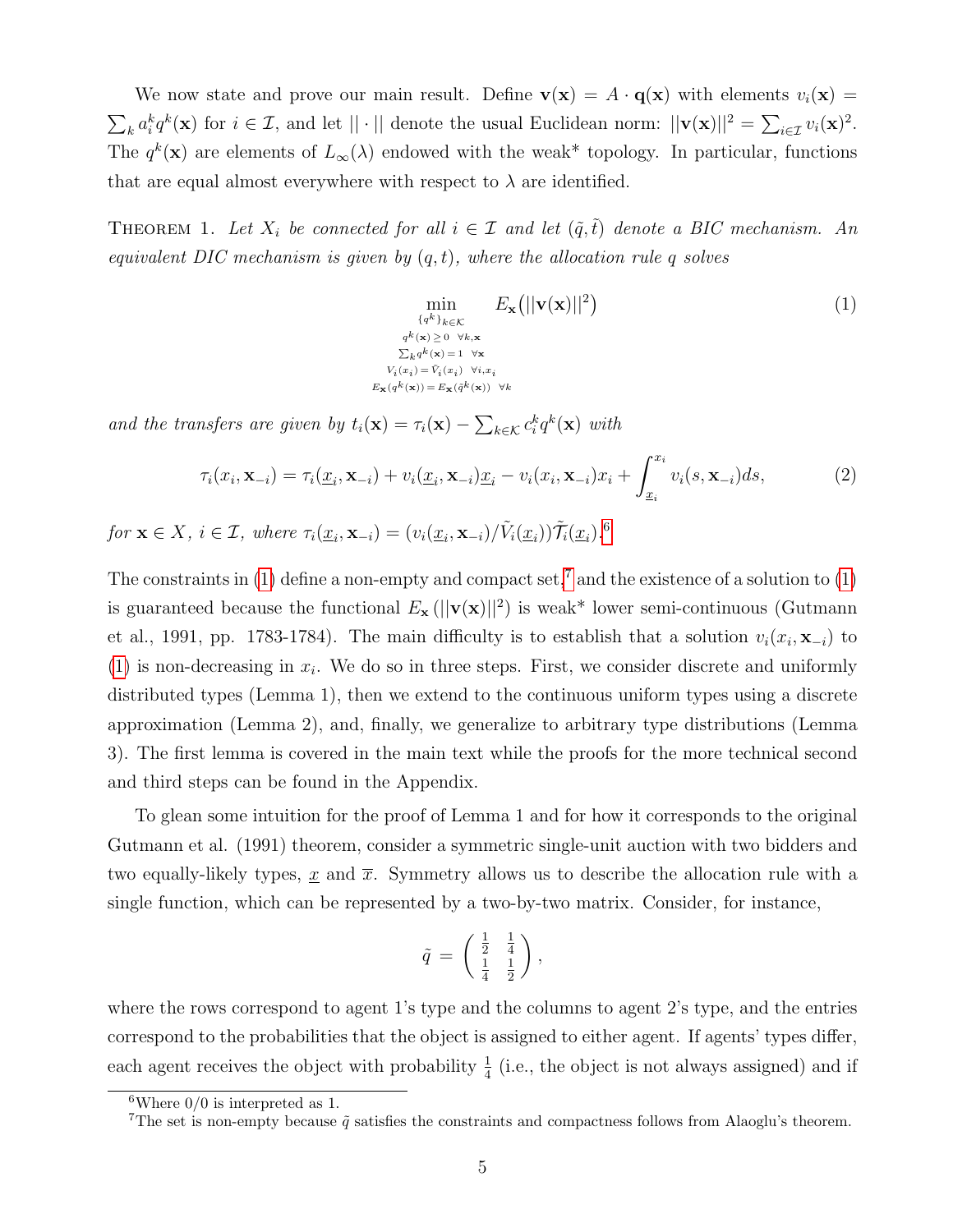agents' types are the same they each get the object with probability  $\frac{1}{2}$ . The allocation rule is BIC, since the expected probability with which an agent receives the object is non-decreasing in her type, but it is not DIC, since the probability that an agent gets the object is decreasing in her type when the rival's type is low. There is a one-dimensional family of symmetric and feasible allocation rules with the same marginals

$$
\tilde{q}_{\varepsilon} = \begin{pmatrix} \frac{1}{2} - \varepsilon & \frac{1}{4} + \varepsilon \\ \frac{1}{4} + \varepsilon & \frac{1}{2} - \varepsilon \end{pmatrix},
$$

where  $0 \leq \varepsilon \leq \frac{1}{4}$  $\frac{1}{4}$ . Minimizing the sum of squared entries of the perturbed matrix  $\tilde{q}_{\varepsilon}$  yields  $\varepsilon = \frac{1}{8}$  $\frac{1}{8}$ , and the resulting allocation rule is everywhere non-decreasing. This is the original construction of Gutmann et al. (1991) that applies to a single function. Lemma 1 extends this result to settings with an arbitrary number of functions and more complex boundary constraints, thus widening its applicability to general social choice problems.

LEMMA 1. Suppose, for all  $i \in \mathcal{I}$ ,  $X_i$  is a discrete set and  $\lambda_i$  is uniform distribution on  $X_i$ . Let  $\{q^k\}_{k\in\mathcal{K}}$  be a solution to [\(1\)](#page-5-1) then  $v_i(\mathbf{x}) = \sum_k a_i^k q^k(x)$  is non-decreasing in  $x_i$  for all  $i \in \mathcal{I}$ ,  $\mathbf{x} \in X$ .

PROOF. Suppose, in contradiction, that  $v_j(x_j, \mathbf{x}_{-j}) > v_j(x'_j, \mathbf{x}_{-j})$  for some  $j, x'_j > x_j$ , and some  $\mathbf{x}_{-j}$ . Since  $\{\tilde{q}^k\}_{k\in\mathcal{K}}$  is a BIC mechanism  $E_{\mathbf{x}_{-j}}(v_j(x_j,\mathbf{x}_{-j})) = E_{\mathbf{x}_{-j}}(\tilde{v}_j(x_j,\mathbf{x}_{-j}))$  is non-decreasing in  $x_j$ . Hence, there exists  $\mathbf{x}'_{-j}$  for which  $v_j(x_j, \mathbf{x}'_{-j}) < v_j(x'_j, \mathbf{x}'_{-j})$ . Let  $\alpha \equiv \varepsilon/(v_j(x_j, \mathbf{x}_{-j})$  $v_j(x'_j, \mathbf{x}_{-j})$  and  $\alpha' \equiv \varepsilon/(v_j(x'_j, \mathbf{x}'_{-j}) - v_j(x_j, \mathbf{x}'_{-j}))$ . Then, for small enough  $\varepsilon > 0$ , we have  $0 < \alpha < 1$  and  $0 < \alpha' < 1$ . Define the perturbations

$$
\mathbf{q}'(x_j, \mathbf{x}_{-j}) = (1 - \alpha)\mathbf{q}(x_j, \mathbf{x}_{-j}) + \alpha \mathbf{q}(x'_j, \mathbf{x}_{-j}), \quad \mathbf{q}'(x'_j, \mathbf{x}_{-j}) = (1 - \alpha)\mathbf{q}(x'_j, \mathbf{x}_{-j}) + \alpha \mathbf{q}(x_j, \mathbf{x}_{-j})
$$

$$
\mathbf{q}'(x_j, \mathbf{x}'_{-j}) = (1 - \alpha')\mathbf{q}(x_j, \mathbf{x}'_{-j}) + \alpha'\mathbf{q}(x'_j, \mathbf{x}'_{-j}), \quad \mathbf{q}'(x'_j, \mathbf{x}'_{-j}) = (1 - \alpha')\mathbf{q}(x'_j, \mathbf{x}'_{-j}) + \alpha'\mathbf{q}(x_j, \mathbf{x}'_{-j})
$$

and  $\mathbf{q}'(\mathbf{x}) = \mathbf{q}(\mathbf{x})$  for other  $\mathbf{x} \in X$ . By construction  $q'^k(\mathbf{x}) \geq 0$  and  $\sum_{k \in \mathcal{K}} q'^k(\mathbf{x}) = 1$  for all  $\mathbf{x} \in X$ . Also  $E_{\mathbf{x}}(\mathbf{q}'(\mathbf{x})) = E_{\mathbf{x}}(\mathbf{q}(\mathbf{x}))$  since  $\mathbf{q}'(x_j, \mathbf{x}_{-j}) + \mathbf{q}'(x'_j, \mathbf{x}_{-j}) + \mathbf{q}'(x_j, \mathbf{x}'_{-j}) + \mathbf{q}'(x'_j, \mathbf{x}'_{-j}) =$  $\mathbf{q}(x_j, \mathbf{x}_{-j}) + \mathbf{q}(x'_j, \mathbf{x}'_{-j}) + \mathbf{q}(x'_j, \mathbf{x}'_{-j})$ . We next show that the perturbations  $\mathbf{q}'$  also produce the same marginals as **q**. Rewrite the above perturbations in terms of  $\mathbf{v}'(\mathbf{x}) = A \cdot \mathbf{q}'(\mathbf{x})$ :

<span id="page-6-0"></span>
$$
\mathbf{v}'(x_j, \mathbf{x}_{-j}) = (1 - \alpha)\mathbf{v}(x_j, \mathbf{x}_{-j}) + \alpha\mathbf{v}(x'_j, \mathbf{x}_{-j}), \quad \mathbf{v}'(x'_j, \mathbf{x}_{-j}) = (1 - \alpha)\mathbf{v}(x'_j, \mathbf{x}_{-j}) + \alpha\mathbf{v}(x_j, \mathbf{x}_{-j})
$$

$$
\mathbf{v}'(x_j, \mathbf{x}'_{-j}) = (1 - \alpha')\mathbf{v}(x_j, \mathbf{x}'_{-j}) + \alpha'\mathbf{v}(x'_j, \mathbf{x}'_{-j}), \quad \mathbf{v}'(x'_j, \mathbf{x}'_{-j}) = (1 - \alpha')\mathbf{v}(x'_j, \mathbf{x}'_{-j}) + \alpha'\mathbf{v}(x_j, \mathbf{x}'_{-j})
$$

and the equal-marginal condition as  $E_{\mathbf{x}_{-i}}(v_i'(x_i, \mathbf{x}_{-i})) = E_{\mathbf{x}_{-i}}(v_i(x_i, \mathbf{x}_{-i}))$ . For  $i = j$ , this condition follows from  $\alpha(v_j(x_j, \mathbf{x}_{-j}) - v_j(x'_j, \mathbf{x}_{-j})) = \alpha'(v_j(x'_j, \mathbf{x}'_{-j}) - v_j(x_j, \mathbf{x}'_{-j}))$  when  $x_i = x_j$ or  $x_i = x'_j$ , while for other values of  $x_i$  it follows trivially. For  $i \neq j$ , the condition follows since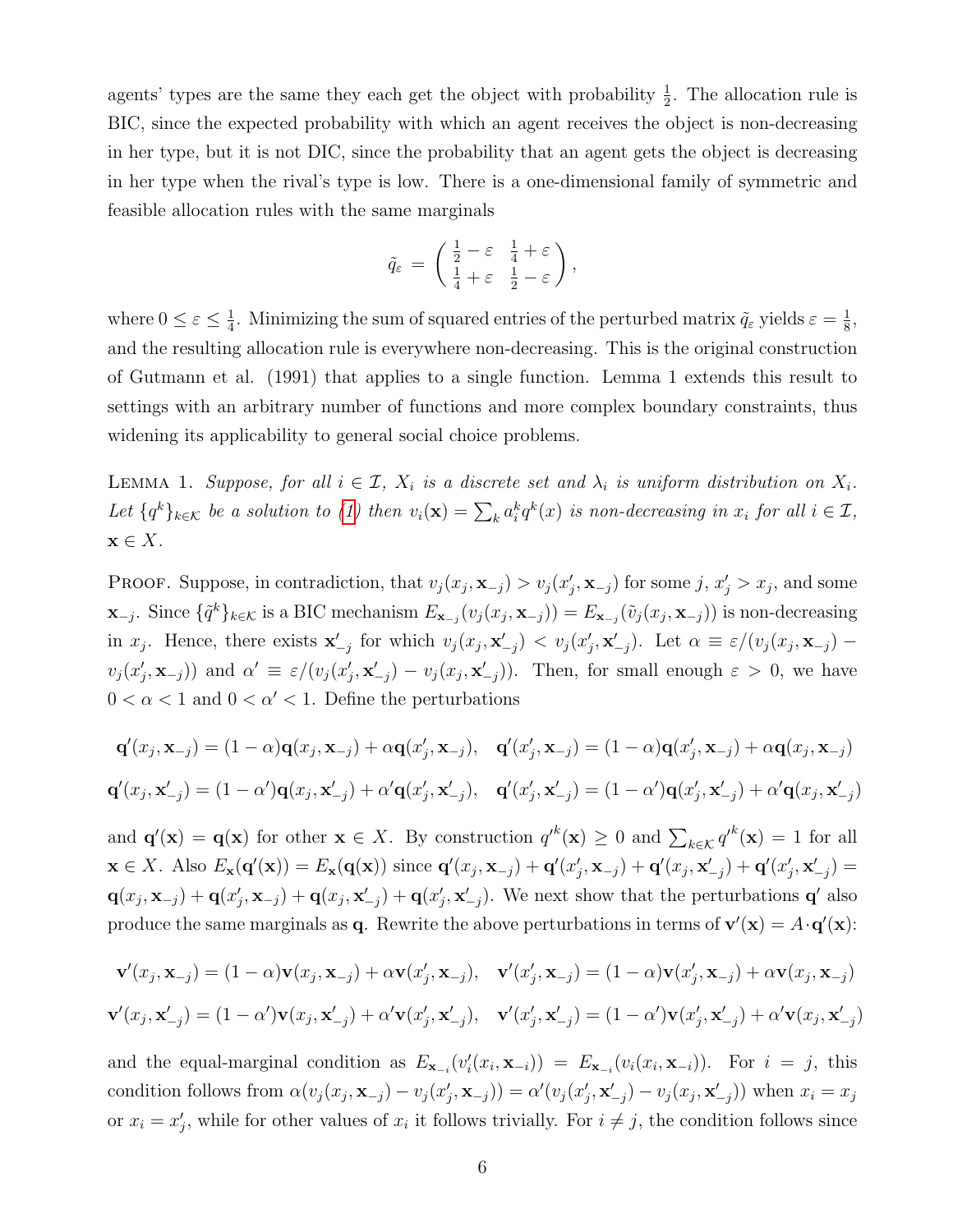$\mathbf{v}'(x_j, \mathbf{x}_{-j}) + \mathbf{v}'(x'_j, \mathbf{x}_{-j}) = \mathbf{v}(x_j, \mathbf{x}_{-j}) + \mathbf{v}(x'_j, \mathbf{x}_{-j})$  and  $\mathbf{v}'(x_j, \mathbf{x}'_{-j}) + \mathbf{v}'(x'_j, \mathbf{x}'_{-j}) = \mathbf{v}(x_j, \mathbf{x}'_{-j}) +$  $\mathbf{v}(x'_j, \mathbf{x}'_{-j})$ . Finally,

$$
E_{\mathbf{x}}\left(||\mathbf{v}'(\mathbf{x})||^2 - ||\mathbf{v}(\mathbf{x})||^2\right) = -\frac{2\alpha(1-\alpha)}{|X|}||\mathbf{v}(x_j, \mathbf{x}_{-j}) - \mathbf{v}(x'_j, \mathbf{x}_{-j})||^2 -\frac{2\alpha'(1-\alpha')}{|X|}||\mathbf{v}(x'_j, \mathbf{x}'_{-j}) - \mathbf{v}(x_j, \mathbf{x}'_{-j})||^2
$$

a contradiction since the right hand side is strictly negative and  $\{q^k\}_{k\in\mathcal{K}}$  solves [\(1\)](#page-5-1). Q.E.D.

LEMMA 2. Suppose, for all  $i \in \mathcal{I}$ ,  $X_i = [0,1]$  and  $\lambda_i$  is the uniform distribution on  $X_i$ . Let  ${q^k}_{k\in\mathcal{K}}$  denote a solution to [\(1\)](#page-5-1) then  $v_i(\mathbf{x})$  is non-decreasing in  $x_i$  for all  $i \in \mathcal{I}$ ,  $\mathbf{x} \in X$ .

The proof is in the Appendix. The idea is to consider a partition of  $[0,1]^{K|X|}$  and define a discrete approximation of the  $\{\tilde{q}^k\}_{k\in\mathcal{K}}$  by replacing the  $\tilde{q}^k$  with their averages in each element of the partition. Lemma 1 ensures that for this discrete approximation there exists a solution  ${q^k}_{k\in\mathcal{K}}$  to [\(1\)](#page-5-1). The  $q^k$  can be extended to piecewise constant functions over  $[0,1]^{K|X|}$ . The result follows by considering increasingly finer partitions of [0, 1].

LEMMA 3. Suppose, for all  $i \in \mathcal{I}$ ,  $X_i \subseteq \mathbb{R}$  and  $\lambda_i$  is some distribution on  $X_i$ . Let  $\{q^k\}_{k \in \mathcal{K}}$ denote a solution to [\(1\)](#page-5-1). Then  $v_i(\mathbf{x})$  is non-decreasing in  $x_i$  for all  $i \in \mathcal{I}, \mathbf{x} \in X$ .

The proof is in the Appendix. The intuition is to consider a transformation of variables and relate the uniform distribution covered by Lemma 2 to the case of a general distribution. In particular, if the random variable  $Z_i$  is uniformly distributed then  $\lambda_i^{-1}$  $i^{-1}(Z_i)$ , with  $\lambda_i^{-1}$  $i^{-1}(z_i) =$  $\inf\{x_i \in X_i | \lambda_i(x_i) \geq z_i\}$ , is distributed according to  $\lambda_i$ .

PROOF OF THEOREM 1. Lemmas 1-3 establish that the allocation rule that solves [\(1\)](#page-5-1) produces non-decreasing  $v_i(\mathbf{x})$ . What remains to be shown is that the modified transfers  $\tau_i(x_i, \mathbf{x}_{-i})$  in [\(2\)](#page-5-3) are such that the interim expected utilities  $u_i(x_i)$  in the DIC mechanism  $(q, t)$  are the same as the interim expected utilities  $\tilde{u}_i(x_i)$  in the BIC mechanism  $(\tilde{q},\tilde{t})$ . Taking expectations over  $\mathbf{x}_{-i}$  in [\(2\)](#page-5-3) yields

$$
\mathcal{T}_i(x_i) = \tilde{\mathcal{T}}_i(\underline{x}_i) + V_i(\underline{x}_i)\underline{x}_i - V_i(x_i)x_i + \int_{\underline{x}_i}^{x_i} V_i(s)ds
$$

$$
= \tilde{\mathcal{T}}_i(\underline{x}_i) + \tilde{V}_i(\underline{x}_i)\underline{x}_i - \tilde{V}_i(x_i)x_i + \int_{\underline{x}_i}^{x_i} \tilde{V}_i(s)ds
$$

$$
= \tilde{u}_i(x_i) - \tilde{V}_i(x_i)x_i = \tilde{\mathcal{T}}_i(x_i)
$$

and, hence,  $u_i(x_i) = V_i(x_i)x_i + \mathcal{T}_i(x_i) = \tilde{V}_i(x_i)x_i + \tilde{\mathcal{T}}_i(x_i) = \tilde{u}_i(x_i)$ . Furthermore, the constraint that  $E_{\mathbf{x}}(q^k(\mathbf{x})) = E_{\mathbf{x}}(\tilde{q}^k(\mathbf{x}))$  for all  $k \in \mathcal{K}$  ensures that the expected transfers are the same under the BIC and DIC mechanisms, and, hence, so is expected social surplus.  $Q.E.D.$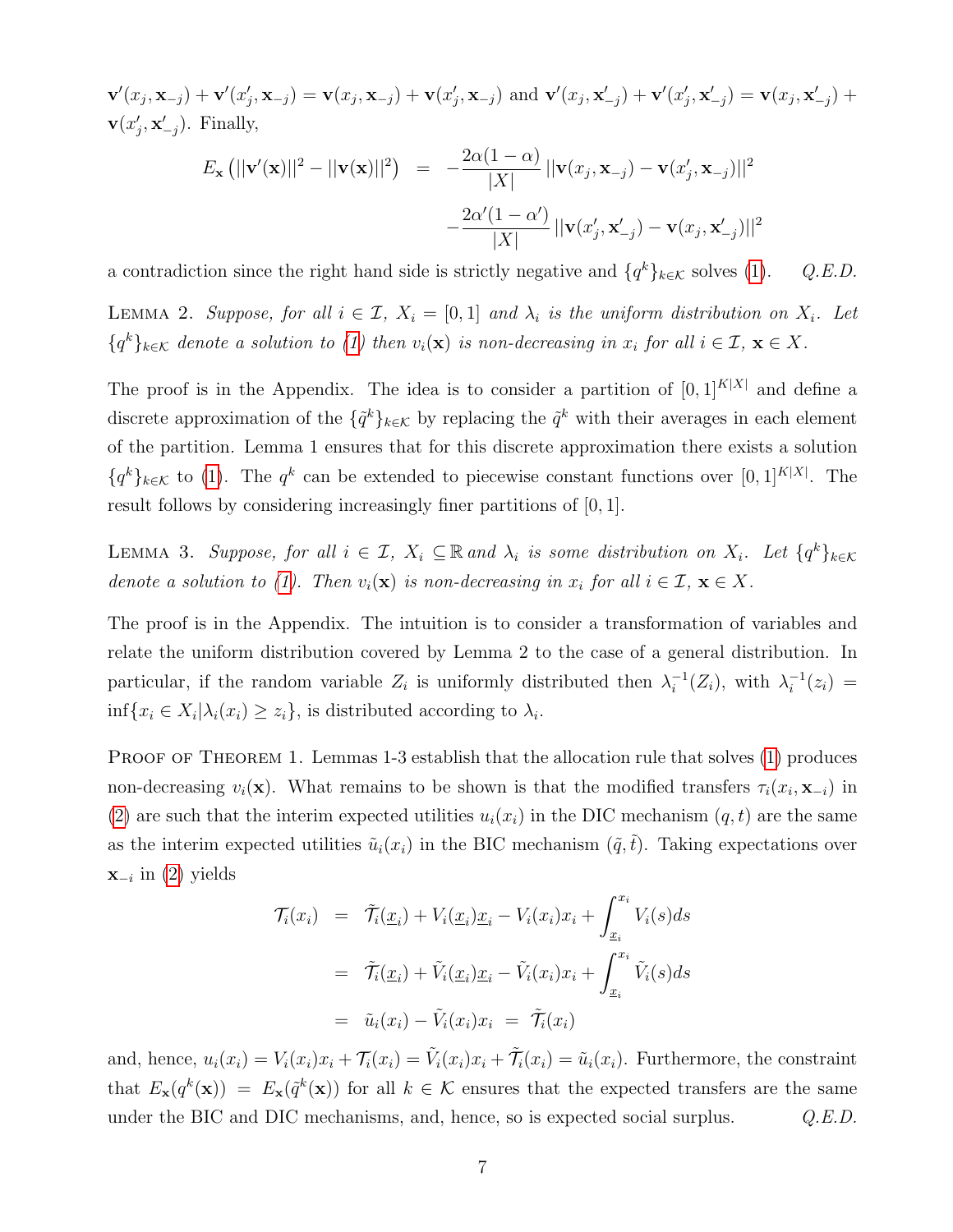REMARK 1. The constructed equivalent DIC mechanism satisfies ex post individual rationality if and only if the original BIC mechanism satisfies interim individual rationality. To see this, note that the utility of the lowest type in the constructed DIC mechanism equals

$$
v_i(\underline{x}_i, \mathbf{x}_{-i})\underline{x}_i + \tau_i(\underline{x}_i, \mathbf{x}_{-i}) = \frac{v_i(\underline{x}_i, \mathbf{x}_{-i})}{\tilde{V}_i(\underline{x}_i)} \big(\underline{x}_i \tilde{V}_i(\underline{x}_i) + \tilde{\mathcal{T}}_i(\underline{x}_i)\big)
$$

and the expression in parentheses on the right side is non-negative if and only if the BIC mechanism  $(\tilde{q},\tilde{t})$  is interim individually rational. Ex post individual rationality for all other types follows since the  $v_i(x_i, \mathbf{x}_{-i})$  are non-decreasing in  $x_i$ .

Remark 2. Theorem 1 can be adapted to include other objectives to construct different equivalent DIC mechanisms. For example, we can replace the squared norm in the minimization problem [\(1\)](#page-5-1) by  $\sum_{i\in\mathcal{I}}E_{\mathbf{x}}(\mathcal{C}_i(v_i(\mathbf{x})))$  where the  $\mathcal{C}_i(\cdot)$  can be *arbitrary* continuous, strictly convex functions.

REMARK 3. The constraint  $E_{\mathbf{x}}(q^k(\mathbf{x})) = E_{\mathbf{x}}(\tilde{q}^k(\mathbf{x}))$  ensures that the expected transfers and social surplus are the same. This constraint is also important when there are additional costs or benefits of implementing various alternatives or when the designer is not risk neutral.

Lemma 3 above applies to any distribution, not just continuous ones. We used the assumption of continuous type spaces only to invoke payoff equivalence, which allowed us to define the DIC transfers as in [\(2\)](#page-5-3). We next prove BIC-DIC equivalence for discrete type spaces. For each  $i \in \mathcal{I}$ let  $X_i = \{x_i^1, \ldots, x_i^{N_i}\}\$ , where  $x_i^n > x_i^{n-1}$  for  $n = 2, \ldots, N_i$ . A mechanism  $(\tilde{q}, \tilde{t})$  is BIC if and only if (i) for all  $i \in \mathcal{I}$  and  $x_i \in X_i$ ,  $\tilde{V}_i(x_i)$  is non-decreasing in  $x_i$  and (ii) the transfers satisfy

$$
(\tilde{V}_i(x_i^n) - \tilde{V}_i(x_i^{n-1}))x_i^{n-1} \leq \tilde{\mathcal{T}}_i(x_i^{n-1}) - \tilde{\mathcal{T}}_i(x_i^n) \leq (\tilde{V}_i(x_i^n) - \tilde{V}_i(x_i^{n-1}))x_i^n \tag{3}
$$

for  $n = 2, \ldots, N_i$ . Similarly, a mechanism  $(q, t)$  is DIC if and only if (i) for all  $i \in \mathcal{I}$  and  $\mathbf{x} \in X$ ,  $v_i(x_i, \mathbf{x}_{-i})$  is non-decreasing in  $x_i$  and (ii) the transfers satisfy

<span id="page-8-0"></span>
$$
(v_i(x_i^n, \mathbf{x}_{-i}) - v_i(x_i^{n-1}, \mathbf{x}_{-i}))x_i^{n-1} \leq \tau_i(x_i^{n-1}, \mathbf{x}_{-i}) - \tau_i(x_i^n, \mathbf{x}_{-i}) \leq (v_i(x_i^n, \mathbf{x}_{-i}) - v_i(x_i^{n-1}, \mathbf{x}_{-i}))x_i^n
$$
\n(4)

For  $n=2,\ldots,N_i$  let

$$
\alpha_i^n \equiv \frac{\tilde{\mathcal{T}}_i(x_i^{n-1}) - \tilde{\mathcal{T}}_i(x_i^n)}{\tilde{V}_i(x_i^n) - \tilde{V}_i(x_i^{n-1})}
$$

when  $\tilde{V}_i(x_i^n) \neq \tilde{V}_i(x_i^{n-1})$  $\binom{n-1}{i}$  and  $\alpha_i^n = x_i^n$  otherwise.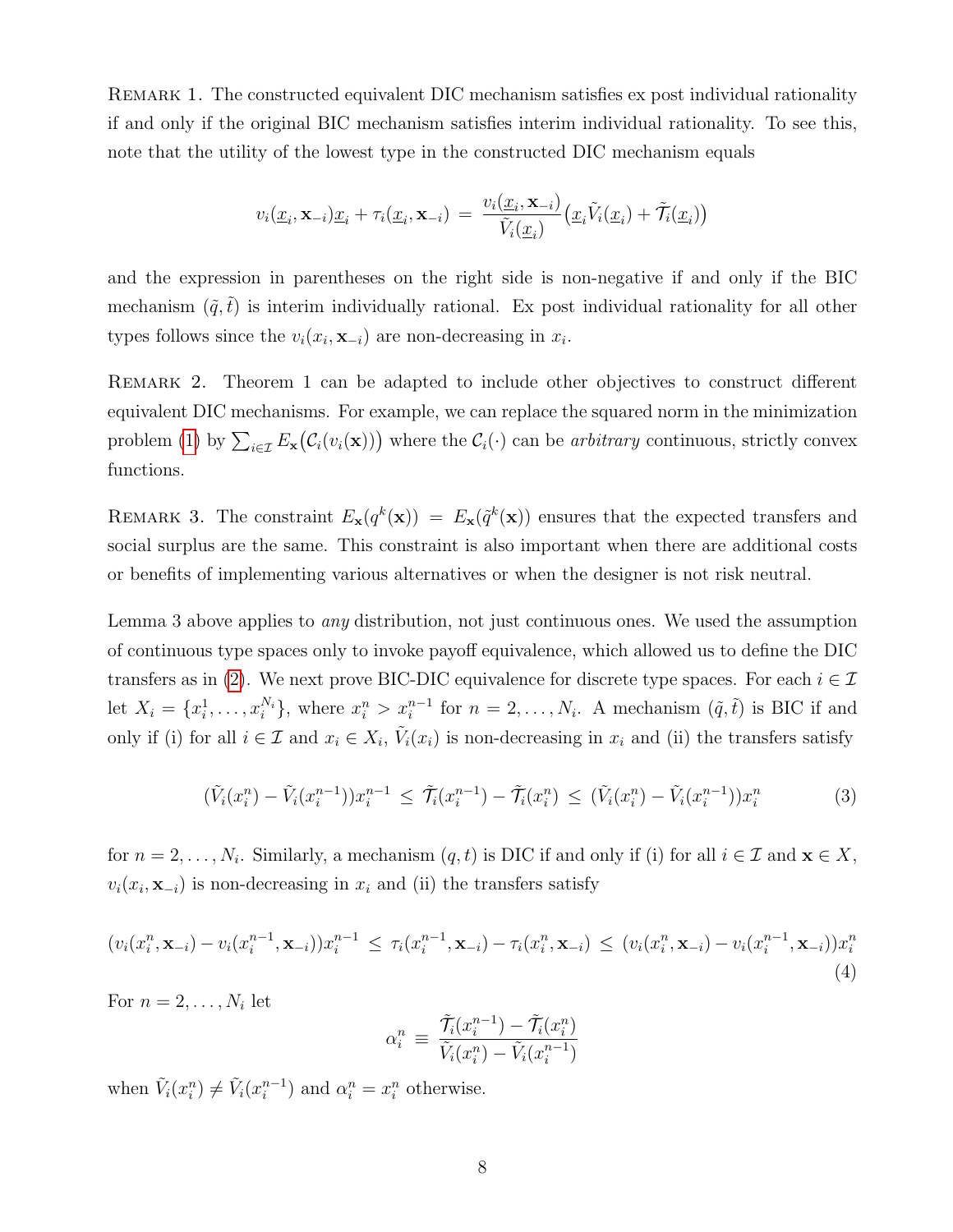THEOREM 2. Let  $X_i$  be discrete for all  $i \in \mathcal{I}$  and let  $(\tilde{q}, \tilde{t})$  denote a BIC mechanism. An equivalent DIC mechanism is given by  $(q, t)$ , where the allocation rule q solves [\(1\)](#page-5-1) and the transfers are given by  $t_i(\mathbf{x}) = \tau_i(\mathbf{x}) - \sum_{k \in \mathcal{K}} c_i^k q^k(\mathbf{x})$  with

<span id="page-9-1"></span>
$$
\tau_i(x_i^n, \mathbf{x}_{-i}) = \tau_i(x_i^1, \mathbf{x}_{-i}) - \sum_{m=2}^n (v_i(x_i^m, \mathbf{x}_{-i}) - v_i(x_i^{m-1}, \mathbf{x}_{-i})) \alpha_i^m
$$
\n(5)

for  $n = 2, ..., N_i$ ,  $i \in \mathcal{I}$ , where  $\tau_i(x_i^1, \mathbf{x}_{-i}) = (v_i(x_i^1, \mathbf{x}_{-i}) / \tilde{V}_i(x_i^1)) \tilde{\mathcal{T}}_i(x_i^1)$ .

Remark 4. Payoff equivalence does not apply to the discrete type case, which allows for a wider range of transfers and, generally, two mechanisms  $(q, t)$  and  $(\tilde{q}, \tilde{t})$  can be equivalent even when their marginals  $V_i(x_i)$  and  $\tilde{V}_i(x_i)$  are not the same. Theorem 2 focuses on equivalent DIC mechanisms that have the same marginals and the same expected transfers.

We end this section by comparing our approach to that of Manelli and Vincent (2010). Importantly, our analysis is not restricted to the single-unit auction case and includes multi-unit auctions for homogeneous and heterogeneous goods, combinatorial auctions, and the like.<sup>[8](#page-9-0)</sup> Moreover, our BIC-DIC equivalence result goes well beyond the auction context, see Section 4.1 where we apply it to a public goods provision problem.

But even for single-unit auctions, our approach differs in several respects. First, Manelli and Vincent (2010) restrict attention to continuous distributions with connected supports. The discrete case covered by our Theorem 2 thus provides an important extension of their results. Second, Manelli and Vincent (2010) assume that  $c_i^k = 0$ , which means that keeping the same interim expected utility for all agents implies the same expected social surplus. In our setting, the latter is ensured by the additional constraint  $E_{\mathbf{x}}(q^k(\mathbf{x})) = E_{\mathbf{x}}(\tilde{q}^k(\mathbf{x}))$  for all  $k \in \mathcal{K}$ . Finally, Manelli and Vincent (2010) first prove BIC-DIC equivalence for the case with symmetric bidders (their Theorem 1), then introduce asymmetries between bidders (Theorem 2), and, finally, allow for the seller to have her own private value for the object (Theorem 3).

These different cases are all covered by the minimization approach in [\(1\)](#page-5-1). To see this, consider a setup with  $I + 1$  agents (I bidders plus one seller) and  $K = I + 1$  alternatives. If the seller has no private value for the object we simply set  $a_i^i = 1$  for  $i = 1, ..., I$  and  $a_i^k = 0$ otherwise (and  $c_i^k = 0$ ). By including the seller as the  $(I + 1)$ -th agent, the possibility that the object does not sell is included. In fact, the constraint  $\sum_{k \in \mathcal{K}} q^k(\mathbf{x}) = 1$  in [\(1\)](#page-5-1) becomes

$$
\sum_{k=1}^{I} q^{k}(\mathbf{x}) = 1 - q^{I+1}(\mathbf{x}),
$$

which combined with  $E_{\mathbf{x}}(q^k(\mathbf{x})) = E_{\mathbf{x}}(\tilde{q}^k(\mathbf{x}))$  for all  $k \in \mathcal{K}$  implies that if the seller does not sell with some probability in the original BIC mechanism then she does not sell with the

<span id="page-9-0"></span><sup>8</sup>Assuming types are one-dimensional, independent, and private.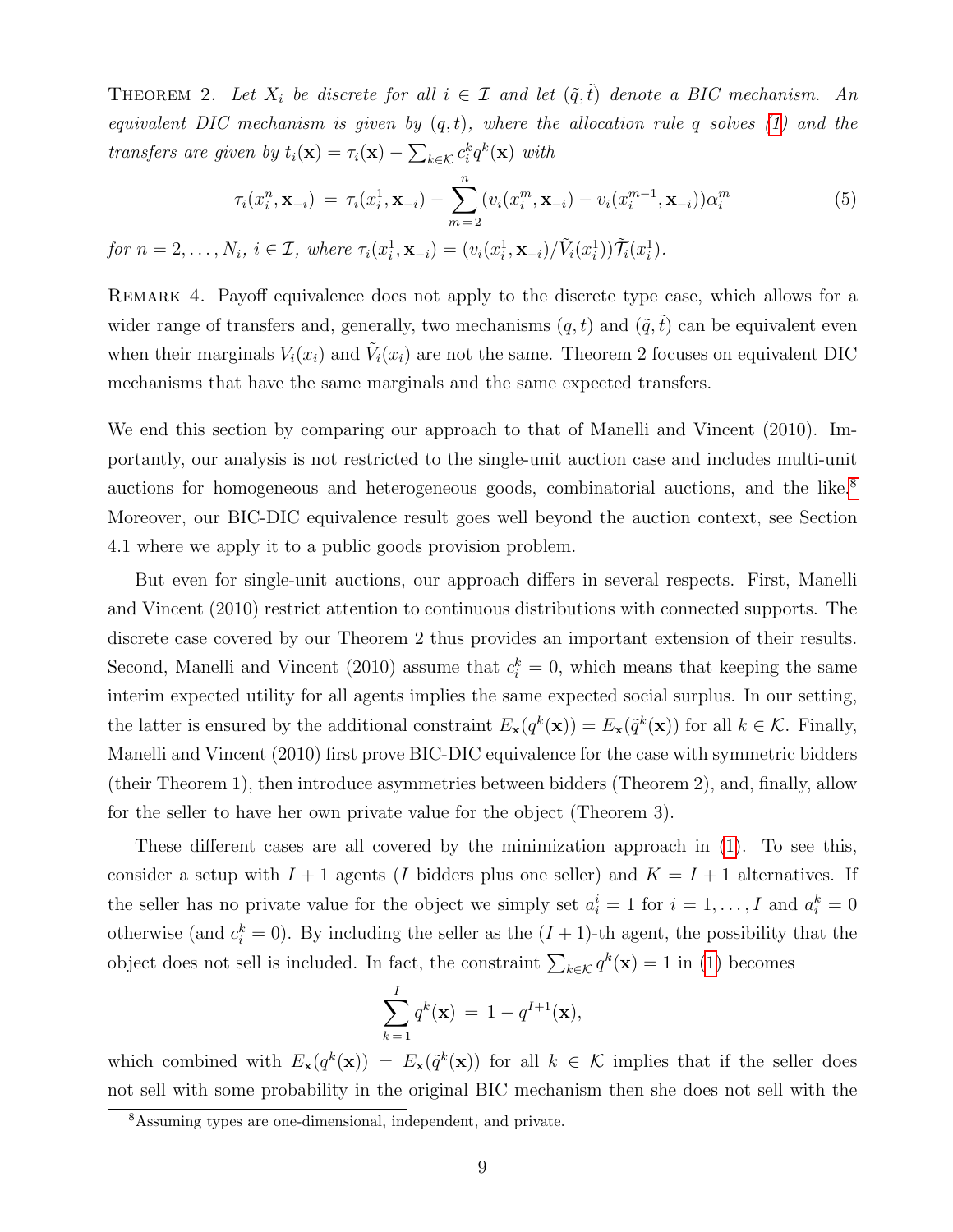

FIGURE 1. BIC allocation rule (left) and DIC allocation rule (right) for  $\beta \leq 1/2$ . Here  $(q_1, q_2)$ represent the probabilities that bidders (1, 2) win the object.

same probability in the equivalent DIC mechanism. Furthermore, by including the seller as the  $(I+1)$ -th agent, the minimization approach in [\(1\)](#page-5-1) implies that the constructed DIC mechanism generates the same expected revenue for the seller, since expected revenue is equal to minus the sum of bidders' expected transfers. To summarize, the constructed DIC mechanism is efficiency and revenue equivalent to the original BIC mechanism.

Moreover, if the original BIC mechanism is symmetric, an equivalent symmetric DIC mechanism can be found by including symmetry as a constraint in  $(1)$ . Alternatively, without this additional constraint, one could symmetrize any solution to [\(1\)](#page-5-1) by permuting the agents and taking an average over all permutations.<sup>[10](#page-10-1)</sup> Finally, the minimization approach in [\(1\)](#page-5-1) also applies when the seller's private value is distributed over some range. In this case, we simply treat the seller like the bidders and set  $a_i^i = 1$  for  $i = 1, ..., I + 1$  and  $a_i^k = 0$  otherwise.

To illustrate, consider a single-unit private value auction with  $I = 2$  bidders whose values, labeled  $x_1$  and  $x_2$ , are independently and uniformly distributed on [0, 1]. Suppose the seller does not allocate the object if the difference between bidders' values is too high,<sup>[11](#page-10-2)</sup> i.e. when  $|x_1-x_2| > \beta$  where, for simplicity, we assume that  $\beta \leq 1/2$ . In all other cases, the seller allocates the object efficiently, see the left panel of Figure 1. The allocation rule is not monotone and, hence, cannot be implemented in dominant strategies (Mookherjee and Reichelstein, 1992).

Denote the probability that bidder  $k = 1, 2$  gets the object by  $\tilde{q}^k$  and the probability that the seller keeps the object by  $\tilde{q}^3$ . So there are  $K = 3$  social alternatives,  $a_1^1 = a_2^2 = 1$  and  $a_i^k = 0$ 

<span id="page-10-1"></span><span id="page-10-0"></span><sup>9</sup>Note that the resulting constraint set is again non-empty, compact, and convex.

<span id="page-10-2"></span> $10$ Permuting the agents honors the constraints in [\(1\)](#page-5-1) if the original BIC mechanism is symmetric.

<sup>&</sup>lt;sup>11</sup>Suppose the  $x_i$  for  $i = 1, 2$  represent cost reductions from an innovation. A market regulator may prohibit the introduction of the innovation when the cost reductions are too asymmetric to avoid the advantaged firm being able to push the rival out of the market and gain monopoly power.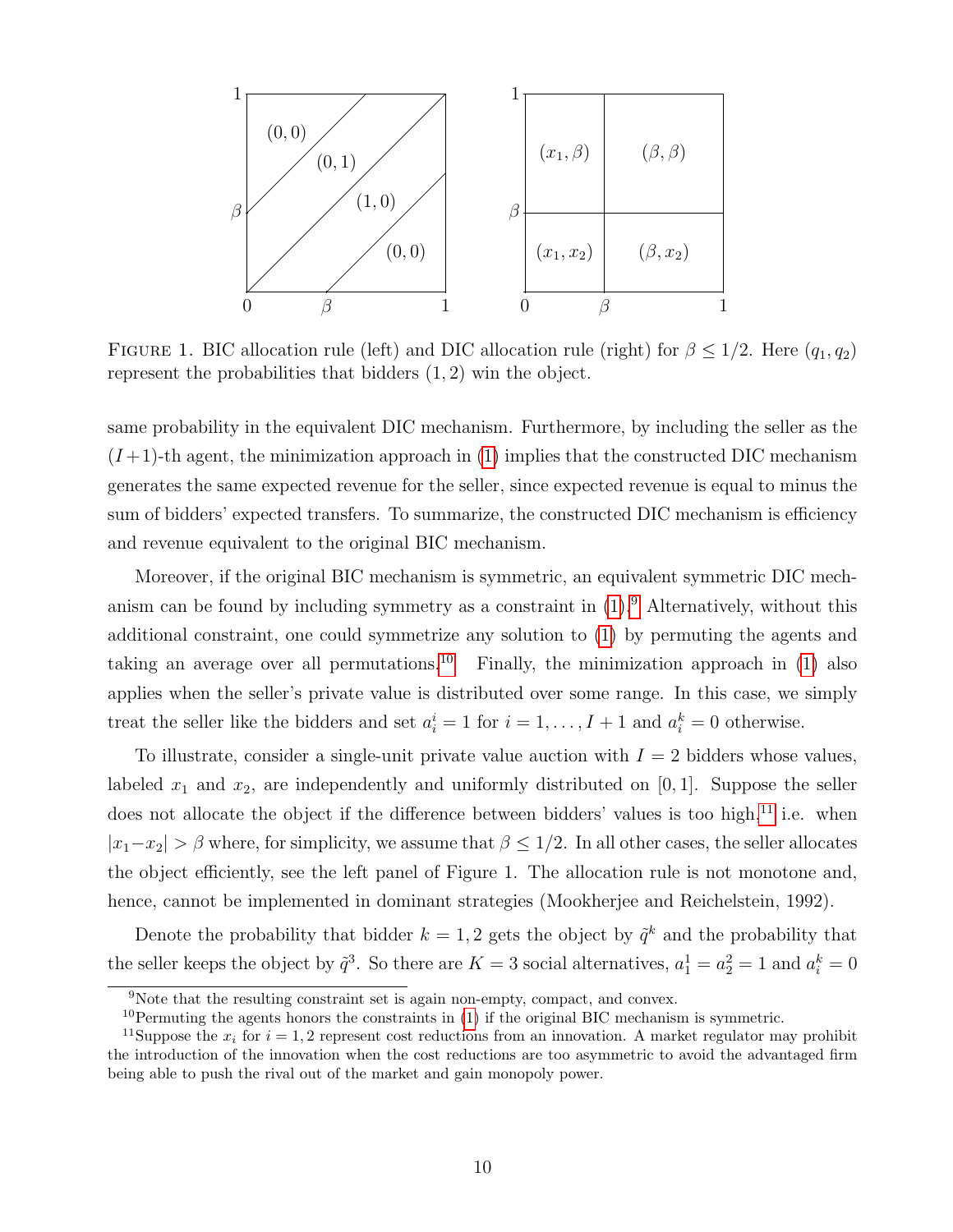otherwise (and  $c_i^k = 0$ ). For  $i \neq j \in \{1, 2\}$  the allocation rule can be stated as

$$
\tilde{q}^{i}(\mathbf{x}) = \begin{cases}\n1 & \text{if } x_{j} < x_{i} \leq x_{j} + \beta \\
\frac{1}{2} & \text{if } x_{i} = x_{j} \\
0 & \text{otherwise}\n\end{cases}
$$

while  $\tilde{q}^3(\mathbf{x}) = 1 - \tilde{q}^1(\mathbf{x}) - \tilde{q}^2(\mathbf{x})$ . This allocation rule has non-decreasing marginals

$$
\int_0^1 \tilde{q}^i(\mathbf{x}) dx_j = \min(x_i, \beta)
$$

for  $i \neq j \in \{1, 2\}$ , and is thus Bayesian implementable. For  $\beta \leq 1/2$  the allocation rule

$$
q^i(\mathbf{x}) = \min(x_i, \beta)
$$

for  $i = 1, 2$  and  $q^3(\mathbf{x}) = 1 - \min(x_1, \beta) - \min(x_2, \beta)$  is a solution to minimization problem [\(1\)](#page-5-1). This solution is shown in the right panel of Figure 1. Since the  $q<sup>i</sup>$  are everywhere non-decreasing in  $x_i$  for  $i = 1, 2$ , they are dominant strategy implementable: supplemented with appropriate payments, they define an equivalent DIC mechanism.

# 4. The Limits of BIC–DIC Equivalence

In this section we present a series of examples, based on environments with two agents and discrete types, which delineate the limits of BIC-DIC equivalence. We start with a discussion of a stronger equivalence notion while maintaining the main assumptions of the social choice model: linear utilities, and independent, one-dimensional, private types. Subsequently we return to the equivalence notion of Definition 1 while relaxing these assumptions. In each case, we show how BIC-DIC equivalence fails.

#### 4.1. Equivalence Based on Interim Expected Allocations

In this subsection we show that BIC-DIC equivalence breaks downs when requiring the same interim expected allocation probabilities. This notion becomes relevant when, for instance, the designer is not utilitarian or when preferences of agents outside the mechanism play a role.<sup>[12](#page-11-0)</sup>

DEFINITION 2. Two mechanisms  $(q, t)$  and  $(\tilde{q}, \tilde{t})$  are *equivalent* if they deliver the same interim expected allocation probabilities, i.e.  $Q_i^k(x_i) = \tilde{Q}_i^k(x_i)$  for all  $i \in \mathcal{I}, x_i \in X_i$ , and  $k \in \mathcal{K}$ .

<span id="page-11-0"></span> $12$ Consider, for example, a dynamic setting where a public decision affects both current and future generations. The distribution of values for future agents may be unknown and may depend on current realizations. Thus, current private information enters the "proxy" utility functions used for future agents, and a designer need not be indifferent between two mechanisms that are equivalent from the point of view of the current agents.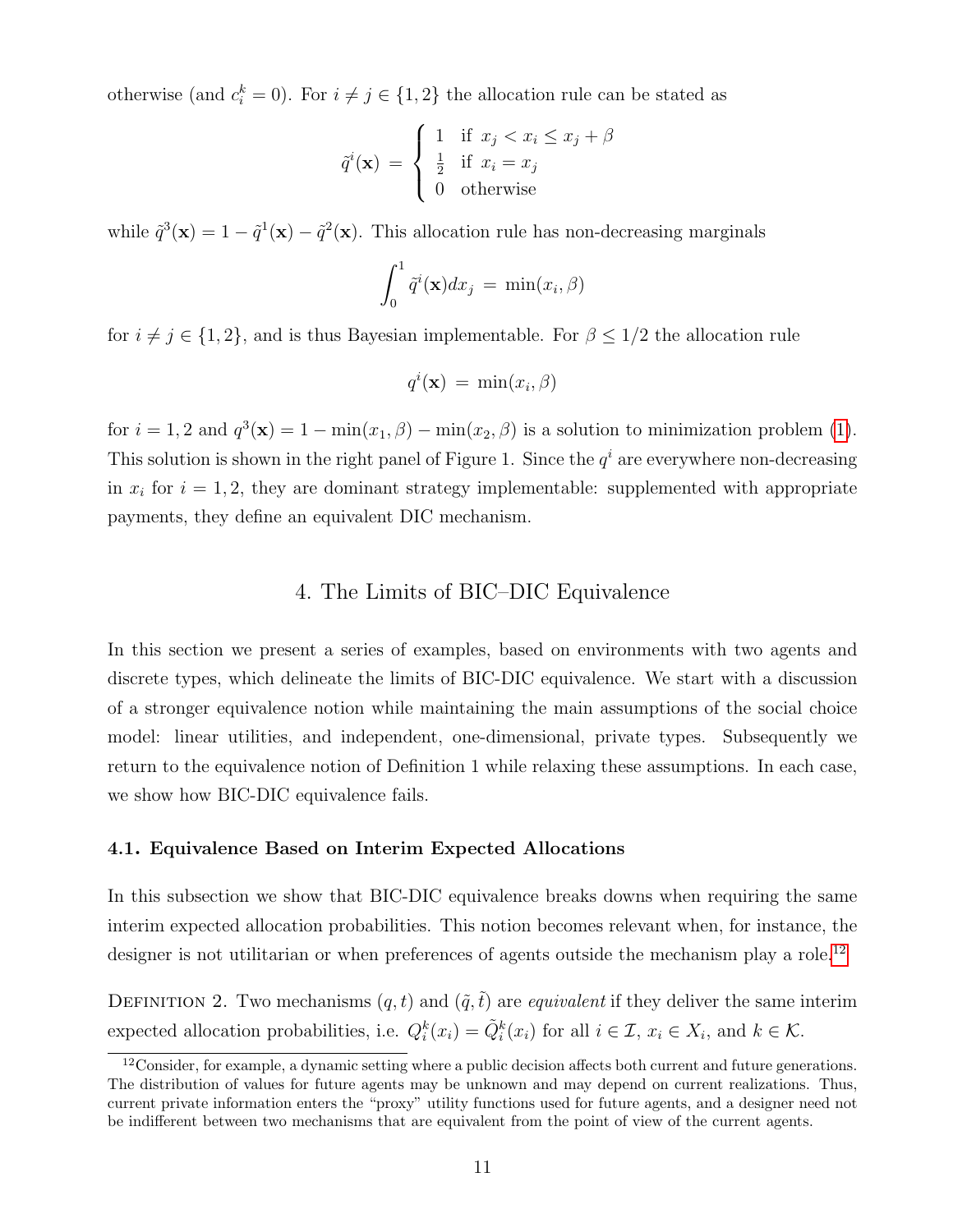With continuous types, Definitions 1 and 2 are equivalent in settings with only two social alternatives or in the single-unit auction setting studied by Manelli and Vincent  $(2010).<sup>13</sup>$  $(2010).<sup>13</sup>$  $(2010).<sup>13</sup>$ More generally, however, requiring the same interim expected allocations is more stringent than Definition 1 and we next show that it fails in a simple public goods setting.

Suppose there are  $K = 3$  alternatives, e.g. building a tunnel or a bridge or neither, and  $I = 2$  symmetric agents, each with two equally likely and independent types  $x^1 < x^2$ . The utility, net of any transfers, of an agent with type  $x^j$ , for  $j = 1, 2$ , is  $x^j + c^1$  in alternative 1,  $ax^{j}+c^{2}$  with  $0 < a \leq 1$  in alternative 2, and  $c^{3}$  (independent of the agent's type) in alternative 3. The utility parameters are summarized by the matrices

$$
A = \begin{pmatrix} 1 & a & 0 \\ 1 & a & 0 \end{pmatrix}, \qquad C = \begin{pmatrix} c^1 & c^2 & c^3 \\ c^1 & c^2 & c^3 \end{pmatrix},
$$

where rows correspond to agents and columns to social alternatives. To economize on notation we also represent the allocation rule with two-by-two matrices, where the rows correspond to agent 1's type and the columns to agent 2's type. Consider the following symmetric allocation rule

$$
\tilde{q}^1 = as \begin{pmatrix} 1 & 1 \\ 1 & 13 \end{pmatrix}, \qquad \tilde{q}^2 = s \begin{pmatrix} 9 & 1 \\ 1 & 1 \end{pmatrix},
$$

and  $\tilde{q}^3 = 1 - \tilde{q}^1 - \tilde{q}^2$  where s is some small number, say  $s = 1/20$ . Note that  $\tilde{q}^1 + a\tilde{q}^2$  is not increasing in each coordinate but its marginals  $(6as, 8as)$  are. In other words, the allocation rule is BIC but not DIC. The symmetric allocation rules that are equivalent according to Definition 2 are summarized by  $14$ 

$$
\hat{q}^1 = as \begin{pmatrix} 2-\alpha & \alpha \\ \alpha & 14-\alpha \end{pmatrix}, \qquad \hat{q}^2 = s \begin{pmatrix} 10-\beta & \beta \\ \beta & 2-\beta \end{pmatrix},
$$

for  $0 \le \alpha \le 2$  and  $0 \le \beta \le 2$ . Note that  $\hat{q}^1 + a\hat{q}^2$  is DIC only if  $6 \le \alpha + \beta \le 8$ , a contradiction. Of course, it is straightforward to solve the minimization problem in [\(1\)](#page-5-1) to find equivalent DIC allocation rules in the sense of Definition 1:

$$
q1 = as \begin{pmatrix} 3 & 6 \\ 6 & 1 \end{pmatrix}, \qquad q2 = s \begin{pmatrix} 2 & 1 \\ 1 & 8 \end{pmatrix},
$$

so that  $q^1 + aq^2$  is increasing in each coordinate.

## 4.2. Relaxing the Conditions of Theorems 1 and 2

In this subsection we demonstrate that BIC-DIC equivalence generally does not hold when we relax the assumption of linear utilities or when types are not one-dimensional, private, and

<span id="page-12-0"></span><sup>&</sup>lt;sup>13</sup>Since  $\sum_{k \in \mathcal{K}} a_i^k Q_i^k(x_i) = \sum_{k \in \mathcal{K}} a_i^k \tilde{Q}_i^k(x_i)$  reduces to  $Q_i^k(x_i) = \tilde{Q}_i^k(x_i)$  for all  $k \in \mathcal{K}$  when there are only  $K=2$  alternatives or when  $a_i^k=0$  unless  $i=k$  as in the single-unit auction case. In addition, Definition 2 implies the ex ante probabilities of each alternative are the same, i.e.  $E_{\mathbf{x}}(q^k(\mathbf{x})) = E_{\mathbf{x}}(\tilde{q}^k(\mathbf{x}))$  for all  $k \in \mathcal{K}$ .

<span id="page-12-1"></span><sup>&</sup>lt;sup>14</sup>It is easy to see that an equivalent dominant strategy mechanism must be symmetric.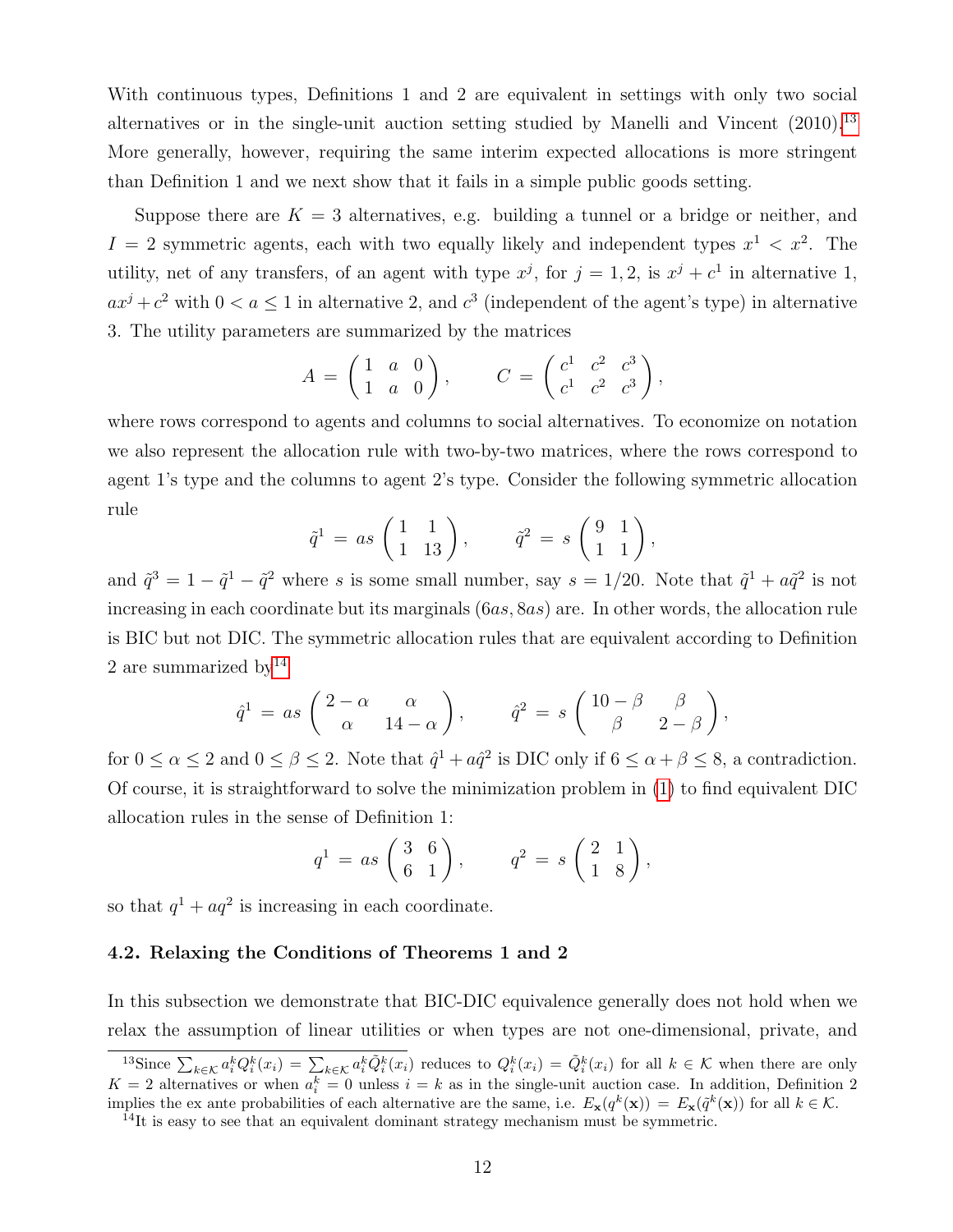independent. We will illustrate the breakdown of BIC-DIC equivalence using simple auction examples. Recall from Section 3 that the constructed DIC mechanism is efficiency and revenue equivalent to the original BIC mechanism, which will prove useful in understanding the design of the counter-examples. Denote the seller's expected revenue by  $R$  and expected social surplus by W. Relaxing constraints in a revenue-maximization problem can only increase the achieved revenue level, so

<span id="page-13-1"></span>
$$
\max_{BIC, IR} R \ge \max_{DIC, IR} R \ge \max_{\text{equivalent DIC, IR}} R \tag{6}
$$

where IR, DIC, and BIC represent the interim individual rationality, dominant strategy incentive compatibility, and Bayesian incentive compatibility constraints respectively, and equivalence refers to Definition 1. For BIC-DIC equivalence to hold, these conditions have to be met with equality.<sup>[15](#page-13-0)</sup> Conversely, if one of the conditions does not hold with equality, e.g. if the optimal DIC mechanism yields strictly less revenue than the optimal BIC mechanism, then BIC-DIC equivalence fails. A similar logic applies to social surplus. Importantly, in [\(6\)](#page-13-1) we impose the same interim individual rationality constraints for all three cases so that any differences between the DIC and BIC mechanisms are not due to differences in participation constraints.

#### Interdependent Values

As noted by Manelli and Vincent (2010), Cremer and McLean (1988, Appendix A) construct an example with correlated types for which a BIC mechanism extracts all surplus from the buyers, while full-surplus extraction is not possible with a DIC mechanism. We therefore focus here on a setting with interdependent values but with independent types.

In this environment it is more natural to employ the notion of ex post incentive compatibility (EPIC), which requires that, for each type profile, agents prefer to report their types truthfully when others do. This characterization is akin to the definition of DIC for private values settings for which the two notions coincide (Bergemann and Morris, 2005). Unlike DIC, however, EPIC does not depend on agents' beliefs when there are value interdependencies.

Consider a discrete version of an example due to Maskin (1992). There are two bidders, labeled  $i = 1, 2$ , who compete for a single object. There are  $K = 3$  possible alternatives corresponding to the cases where bidder 1 wins the object  $(k = 1)$ , bidder 2 wins the object  $(k = 2)$ , or the seller keeps the object  $(k = 3)$ . Bidder *i*'s value for the object is  $x_i + 2x_j$ , where  $i \neq j \in \{1,2\}$  and the signal  $x_i$  is equally likely to be  $x^1 = 1$  or  $x^2 = 10$ . Because of the higher

<span id="page-13-0"></span><sup>&</sup>lt;sup>15</sup>It is important to point out that our BIC-DIC equivalence result in Section 3 is not constrained to revenuemaximizing BIC mechanisms. Here we limit attention to surplus-maximizing and revenue-maximizing BIC mechanisms only to derive conditions under which BIC-DIC equivalence fails.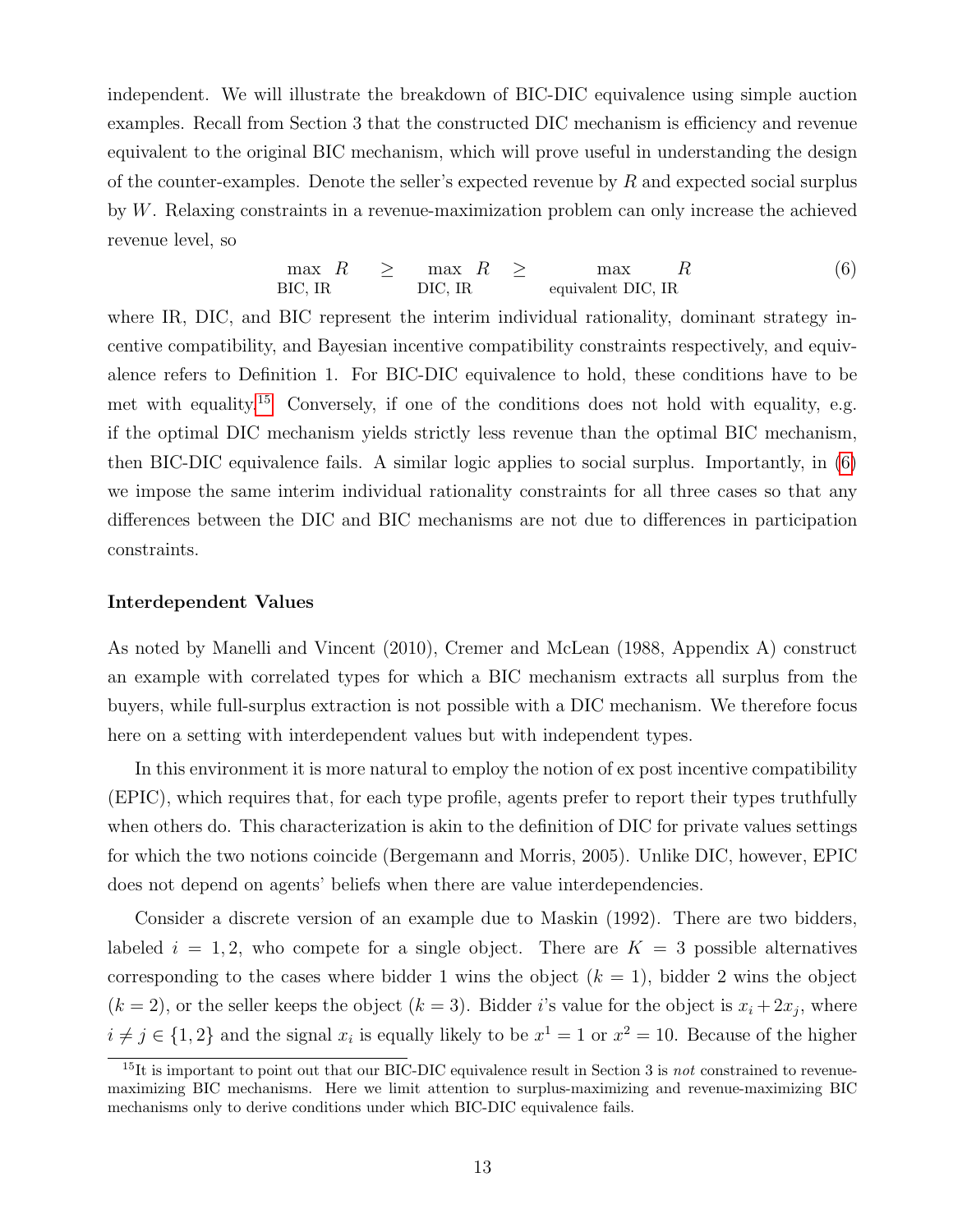weight on the other's signal, the first-best symmetric allocation rule is to assign the object to the lowest-signal bidder (with ties broken randomly)

$$
q^1 = \begin{pmatrix} \frac{1}{2} & 1 \\ 0 & \frac{1}{2} \end{pmatrix},
$$

and  $q^2 = (q^1)^T$ , i.e. the transpose of  $q^1$ , so that  $q^3 = 1 - q^1 - q^2 = 0$ , i.e. the object is always assigned. (As before, the rows of the  $q^k$  correspond to bidder 1's type and the columns to bidder 2's type.) The expected social surplus generated by the first-best allocation rule is  $W = 150/8$ .

Maskin (1992) used a continuous version of this example to show that the first-best allocation rule is not Bayesian implementable. Here this follows simply because the marginals are decreasing in a bidder's signal. It is a simple linear programming problem to find the surplus-maximizing allocation rule that respects Bayesian incentive compatibility:

<span id="page-14-1"></span>
$$
q^1 = \begin{pmatrix} 0 & \frac{3}{4} \\ \frac{1}{4} & \frac{1}{2} \end{pmatrix},\tag{7}
$$

and  $q^2 = (q^1)^T$ , yielding a total surplus of  $W = 135/8$ . Note that this "second-best" allocation rule does not always assign the object  $(q_{11}^3 = 1)$  and that the marginal probability of winning is constant. Importantly, the allocation rule is not monotone, so the second-best solution is not ex post incentive compatible.<sup>[16](#page-14-0)</sup>

For this example, the EPIC mechanism that maximizes surplus is given by

$$
q^{1} = \begin{pmatrix} \frac{1}{2} & \frac{1}{2} \\ \frac{1}{2} & \frac{1}{2} \end{pmatrix},
$$

and  $q^2 = (q^1)^T$ , yielding a total surplus of  $W = 132/8$ . In other words, there exists no EPIC mechanism that generates the same total surplus as the second-best solution in [\(7\)](#page-14-1).

This non-equivalence result does not hinge on the assumptions of discrete types or the fact that single crossing is violated.<sup>[17](#page-14-2)</sup> Suppose, for instance, that signals are continuous and uniformly distributed and that bidder i's value is  $x_i + \alpha x_j$  for  $i \neq j \in \{1,2\}$  and  $0 \leq \alpha \leq 1$ . Consider the following continuous extension of the second-best BIC allocation rule in [\(7\)](#page-14-1)

$$
\tilde{q}^{1}(x_{1}, x_{2}) = \begin{cases}\n0 & \text{if } x_{1} < \frac{1}{2}, x_{2} < \frac{1}{2} \\
\frac{3}{4} & \text{if } x_{1} < \frac{1}{2}, x_{2} \geq \frac{1}{2} \\
\frac{1}{4} & \text{if } x_{1} \geq \frac{1}{2}, x_{2} < \frac{1}{2} \\
\frac{1}{2} & \text{if } x_{1} \geq \frac{1}{2}, x_{2} \geq \frac{1}{2}\n\end{cases}
$$

<span id="page-14-0"></span><sup>&</sup>lt;sup>16</sup>Hernando-Veciana and Michelucci (2012) previously demonstrated these properties for a continuous version of Maskin's (1992) example where the signals  $x_i$  are uniformly distributed on [0, 1]. They also provide a general characterization of second-best efficient mechanisms and show that, with two bidders, the second-best solution can be implemented via an English auction (Hernando-Veciana and Michelucci, 2011).

<span id="page-14-2"></span><sup>&</sup>lt;sup>17</sup>Singe crossing is violated because in the agent's value the weight on the other's signal is twice as large as the weight on the agent's own signal.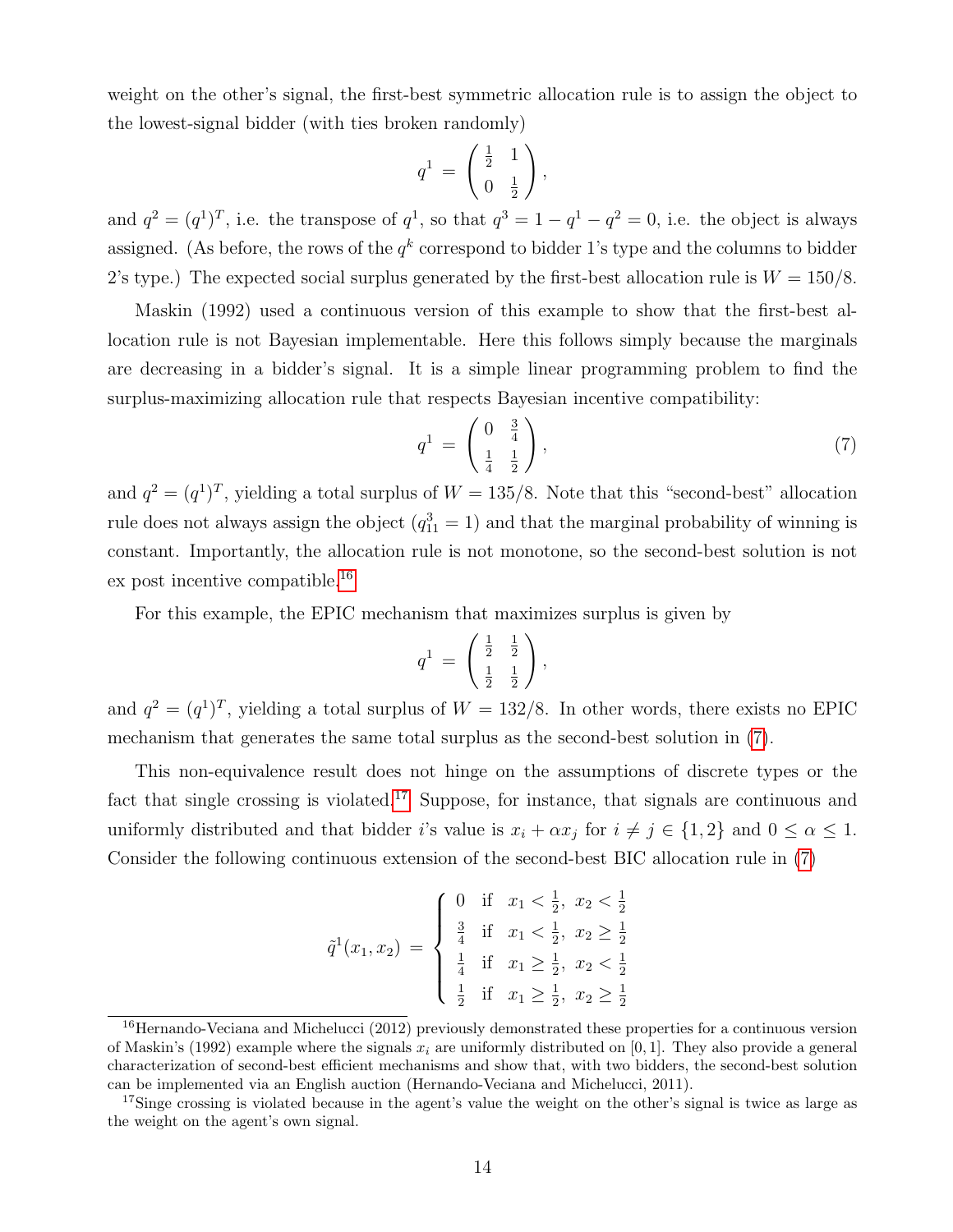and  $\tilde{q}^2(x_1, x_2) = \tilde{q}^1(x_2, x_1)$ . It is readily verified that the marginals are constant, i.e.  $\tilde{Q}^1(x_1) =$  $\tilde{Q}^2(x_2) = \frac{3}{8}$ . Since any EPIC allocation rule  $q^1(x_1, x_2)$  has to be non-decreasing in  $x_1$  for all  $x_2$ , the only way to match this constant marginal is if  $q^1(x_1, x_2)$  is independent of  $x_1$  (and, likewise,  $q^2(x_1, x_2)$  is independent of  $x_2$ ). Among the feasible EPIC allocation rules that match the constant marginals of  $\frac{3}{8}$ , the one that maximizes social surplus is given by

$$
q^{1}(x_{1}, x_{2}) = \begin{cases} 0 & \text{if } x_{2} < \frac{1}{4} \\ \frac{1}{2} & \text{if } x_{2} \ge \frac{1}{4} \end{cases}
$$

and  $q^2(x_1, x_2) = q^1(x_2, x_1)$ .

The EPIC rule produces the same marginals as the BIC allocation rule and, hence, there exist transfers such that the EPIC rule yields the same interim expected utilities for the bidders. However, the sum of the expected transfers is larger under the EPIC mechanism. This can be verified by comparing the expected social surplus under the BIC and EPIC mechanisms:

$$
W = \sum_{\substack{i,j=1\\i \neq j}}^{2} \int_{0}^{1} \int_{0}^{1} (x_i + \alpha x_j) q^i(x_1, x_2) dx_1 dx_2
$$

A straightforward computation shows that the social surplus under BIC and EPIC is given by  $W = \frac{3}{8} + \frac{1}{2}$  $\frac{1}{2}\alpha$  and  $W = \frac{3}{8} + \frac{15}{32}\alpha$  respectively. So with value interdependencies  $(\alpha > 0)$ , the designer would have to insert money to implement an equivalent EPIC mechanism.

More generally, consider an environment with linear value interdependencies: agent  $i$ 's value from alternative k equals  $a_i^k x_i + \sum_{j \neq i} a_{ij}^k x_j$  for some non-negative  $a_{ij}^k$  (see also Jehiel and Moldovanu, 2001). Straightforward extensions of Theorems 1 and 2 hold for this environment, and can be used to construct for any BIC allocation rule an EPIC rule that produces the same marginals and, hence, the same interim expected utilities for all agents. However, with interdependent values, social surplus is not determined by marginals alone and the constructed EPIC mechanism may generate less social surplus.

#### Multi-Dimensional Signals

There are two reasons why an equivalence result for multi-dimensional signals is not to be expected. First, monotonicity is not sufficient for implementation, and it must be complemented by an "integrability" condition, reflecting the various directions in which incentive constraints may bind (see, e.g., Rochet, 1987; Jehiel et al., 1999). Second, Gutmann et al. (1991) show that their result fails for higher dimensional marginals, which corresponds here to conditional expected probabilities given a multi-dimensional type. We explore here the first reason.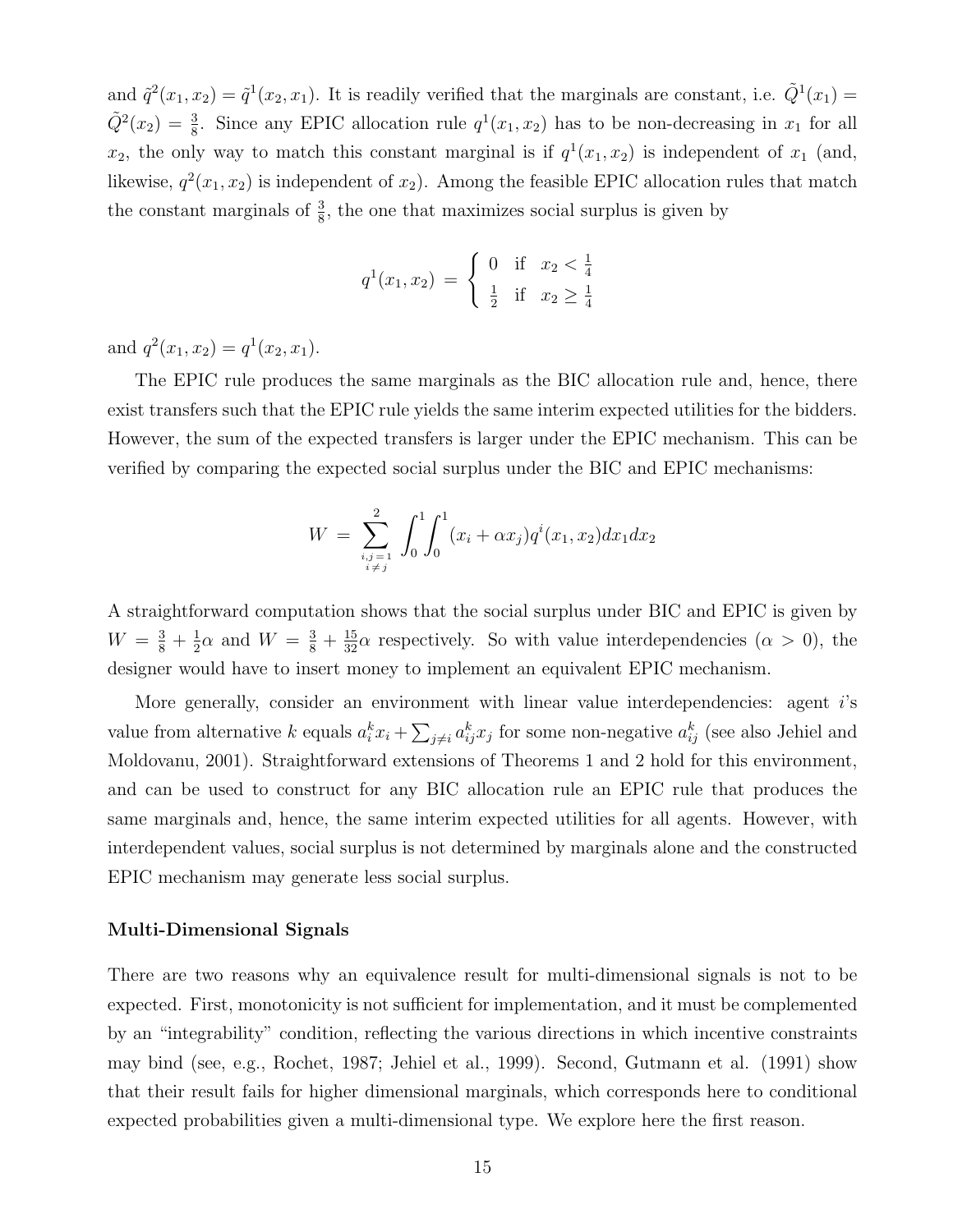Consider a two-unit auction with  $I = 2$  ex ante symmetric bidders whose types are equally likely to be  $x^1 = (1, 1), x^2 = (2, 1),$  or  $x^3 = (5, 3),$  where the first (second) number represents the marginal value for the first (second) unit. Note that marginal values are non-increasing for all three types, i.e. goods are substitutes. For simplicity we assume that both units sell so that there are only  $K = 3$  possible alternatives: bidder 1 wins both units  $(k = 1)$ , both bidders win a unit  $(k = 2)$ , and bidder 2 wins both units  $(k = 3)$ . It is a standard linear-programming exercise to find a BIC allocation rule that maximizes seller revenue

$$
\tilde{q}^1 = \begin{pmatrix} \frac{1}{2} & \frac{11}{20} & 0 \\ \frac{9}{20} & 0 & 0 \\ 1 & 1 & 0 \end{pmatrix},
$$

with  $\tilde{q}^3 = (\tilde{q}^1)^T$  and  $\tilde{q}^2 = 1-\tilde{q}^1-\tilde{q}^3$ . Interim transfers that support this allocation rule as part of a BIC mechanism and preserve interim individual rationality are given by  $(\tilde{T}(x^1), \tilde{T}(x^2), \tilde{T}(x^3)) =$  $\left(-\frac{21}{30}, -\frac{23}{30}, -\frac{147}{30}\right)$  for both bidders, resulting in expected seller revenues of  $R = \frac{191}{45}$ .

The allocation rule is not DIC, however. To see this, suppose the rival bidder's type is  $x^1$ . Then the condition for a bidder of type  $x^1$  not to report being of type  $x^2$  is  $t^{21} - t^{11} \le \frac{1}{10}$ , where the superscripts correspond to the bidder's type and the other's type respectively. Similarly, the condition for a bidder of type  $x^2$  not to report  $x^1$  is  $t^{21} - t^{11} \ge \frac{3}{20}$ , a contradiction.<sup>[18](#page-16-0)</sup> An allocation rule that maximizes seller revenue under the DIC constraints is given by

$$
q^{1} = \begin{pmatrix} \frac{1}{2} & \frac{1}{2} & 0 \\ \frac{1}{2} & \frac{1}{2} & 0 \\ 1 & 1 & 0 \end{pmatrix},
$$

and  $q^3 = (q^1)^T$  and  $q^2 = 1 - q^1 - q^3$ . The transfers that support this allocation rule as part of a DIC mechanism are

$$
t = \begin{pmatrix} -1 & -1 & 0 \\ -1 & -1 & 0 \\ -5 & -5 & -5 \end{pmatrix},
$$

where rows correspond to the bidder's own type and columns to the other bidder's type. The resulting seller revenue is  $R = \frac{38}{9}$  $\frac{38}{9}$ . In other words, the optimal DIC mechanism produces strictly less revenues than the optimal BIC mechanism.

# Non-Linear Utilities

We can reinterpret the multi-dimensional type example of the previous subsection in terms of non-linear utilities. A bidder's utility when her type is  $x^j$  and the alternative is k, for

<span id="page-16-0"></span><sup>&</sup>lt;sup>18</sup>In other words, when the opponent's type is  $x<sup>1</sup>$  the allocation rule violates one of Rochet's (1987) cycle conditions for dominant strategy implementability. However, the allocation rule does satisfy the "averaged" cycle conditions (where the average is taken over the opponent's type) that are necessary and sufficient for Bayesian implementation, see Müller, Perea, and Wolf (2007).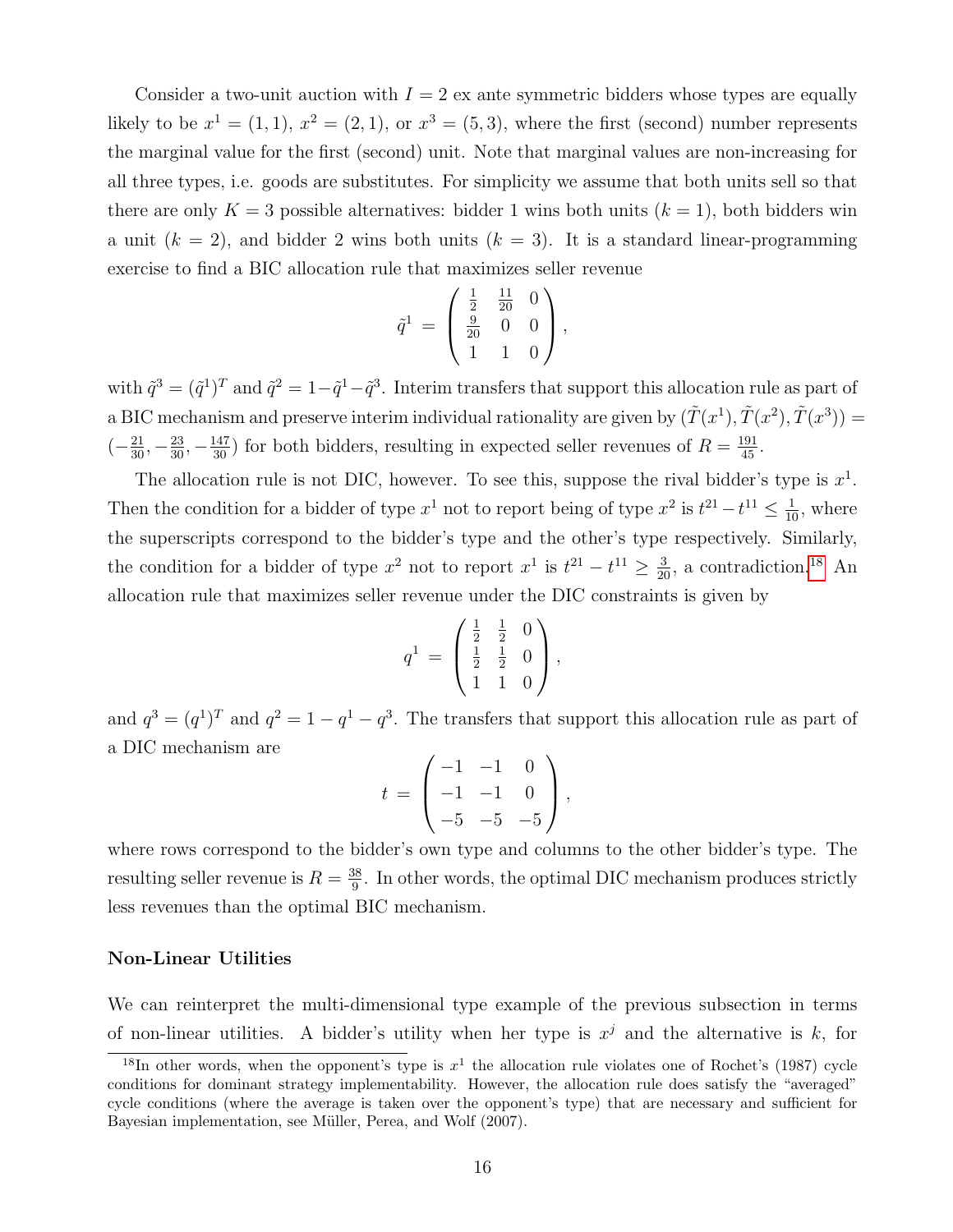$j, k = 1, 2, 3$ , is summarized by the matrix

$$
\begin{pmatrix} 2 & 1 & 0 \\ 3 & 2 & 0 \\ 8 & 5 & 0 \end{pmatrix}.
$$

Obviously, only a non-linear model can fit all the payoffs in the matrix. Consider the onedimensional types,  $y^1 = 1$ ,  $y^2 = 2$ , and  $y^3 = 5$ , and, for both bidders, the non-linear utility functions  $g^k(y)$  for  $k = 1, 2, 3$ , with  $g^1(y) = \frac{1}{6}(y)^2 + \frac{1}{2}$  $\frac{1}{2}y + \frac{4}{3}$  $\frac{4}{3}$ ,  $g^2(y) = y$ , and  $g^3(y) = 0$ . It is readily verified that this non-linear model reproduces the utilities in the above matrix. Hence, bidders' interim expected utilities and their incentives to deviate are identical to those in the multi-dimensional example, and again there is an optimal BIC mechanism that produces strictly higher revenues than is possible under DIC implementation.

# 5. Discussion

This paper establishes a link between dominant strategy and Bayesian implementation in social choice environments. When utilities are linear and types are one-dimensional, independent, and private, we prove that for any social choice rule that is Bayesian implementable there exists a (possibly different) social choice rule that yields the same interim expected utilities for all agents, the same social surplus, and is implementable in dominant strategies. While Bayesian implementation relies on the assumptions of common prior beliefs and equilibrium play, dominant strategy implementation is robust to changes in agents' beliefs and allows agents to optimize without having to take into account others' behavior.

This paper also delineates the boundaries for BIC-DIC equivalence. When types are correlated, Cremer and McLean (1988) provide an example where a BIC mechanism yields strictly higher seller revenue than is attainable by any DIC mechanism. The examples in Section 4.2 show that BIC implementation may result in more social surplus or more revenue when values are interdependent, types are multi-dimensional, or utilities non-linear.

In general, the equivalence of Bayesian and dominant strategy implementation thus requires linear utilities and one-dimensional, independent, and private types. When these conditions are met, Bayesian implementation provides no more flexibility than dominant strategy implementation.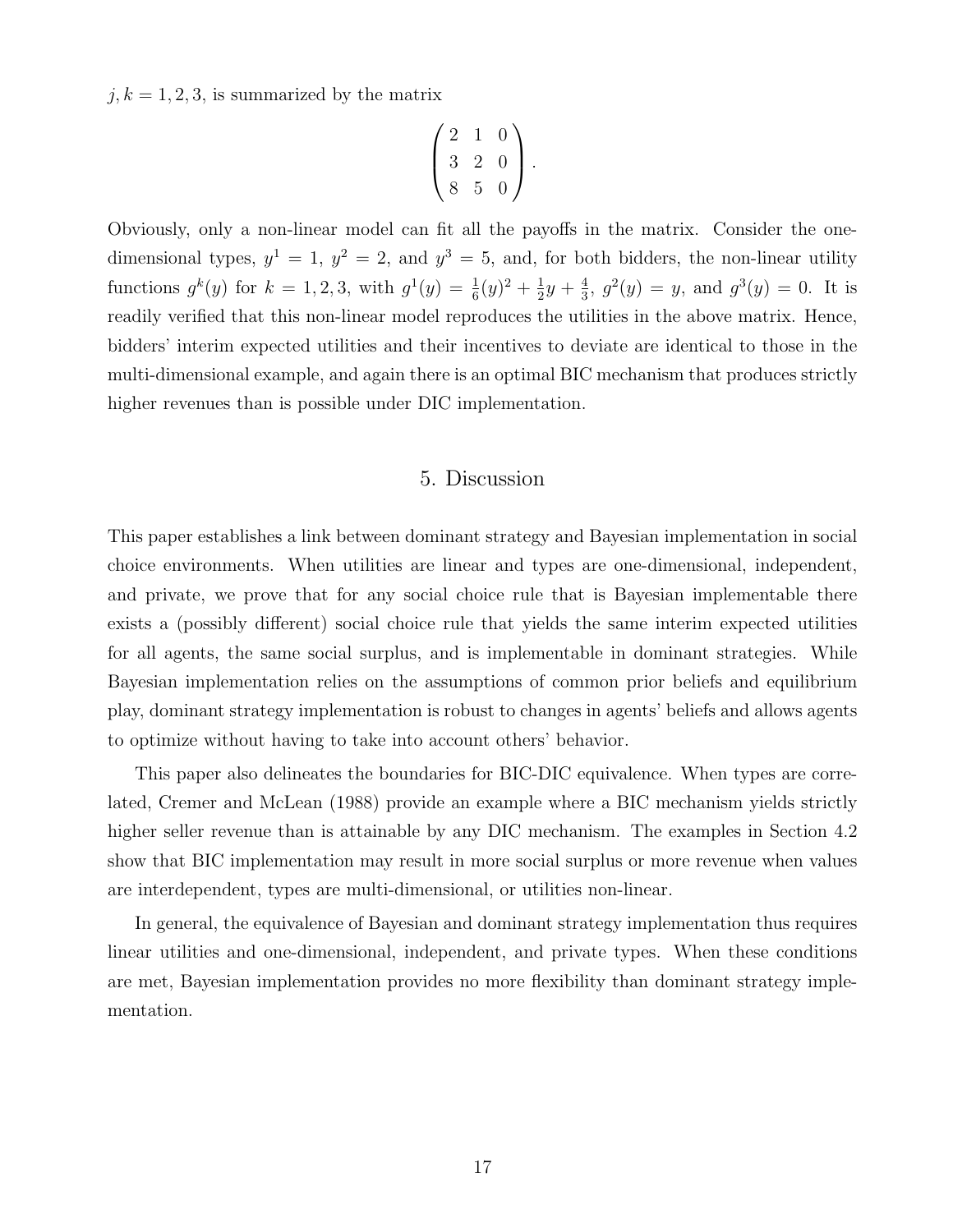# A. Appendix: Proofs

PROOF OF LEMMA 2. The intuition behind the proof is to relate the solution to that of Lemma 1 by taking a discrete approximation. For  $i \in \mathcal{I}$ ,  $n \geq 1$ ,  $l_i = 1, \ldots, 2^n$ , define the sets  $S_i(n, l_i) = [(l_i - 1)2^{-n}, l_i 2^{-n})$ , which yield a partition of  $[0, 1)$  into  $2^n$  disjoint intervals of equal length. Let  $\mathcal{F}_i^n$  denote the set consisting of all possible unions of the  $S_i(n, l_i)$ . Note that  $\mathcal{F}_i^n \subset \mathcal{F}_i^{n+1}$ . Also let  $\mathbf{l} = (l_1, ..., l_I)$  and  $S(n, \mathbf{l}) = \prod_{i \in \mathcal{I}} S_i(n, l_i)$ , which defines a partition of [0, 1)<sup>I</sup> into disjoint half-open cubes of volume  $2^{-n}$ . Let  $\{\tilde{q}^k\}_{k \in \mathcal{K}}$  define a BIC mechanism and consider, for each  $i \in \mathcal{I}$ , the averages

<span id="page-18-0"></span>
$$
\tilde{q}^k(n,1) = 2^{nI} \int_{S(n,1)} \tilde{q}^k(\mathbf{x}) d\mathbf{x}
$$
\n(A.1)

$$
E_{\mathbf{l}_{-i}}\tilde{v}_i(n,\mathbf{l}) = 2^n \int_{S_i(n,l_i)} E_{\mathbf{x}_{-i}}\tilde{v}_i(\mathbf{x}) dx_i
$$
\n(A.2)

Since  $\tilde{q}^k(\mathbf{x}) \geq 0$  and  $\sum_k \tilde{q}^k(\mathbf{x}) = 1$  we have  $\tilde{q}^k(n, l) \geq 0$  and  $\sum_k \tilde{q}^k(n, l) = 1$ . By construction  $\sum_{l_{-i}} \tilde{v}_i(n, l) = 2^{n(I-1)} E_{l_{-i}} \tilde{v}_i(n, l)$ , which is non-decreasing in  $l_i$  by [\(A.2\)](#page-18-0).

Lemma 1 applied to the case where, for each  $i \in \mathcal{I}, X_i = \{1, \ldots, 2^n\}$  and  $\lambda_i$  is the discrete uniform distribution on  $X_i$ , implies there exist  $\{q^k(n,1)\}_{k\in\mathcal{K}}$  with  $q^k(n,1)\geq 0$  and  $\sum_k q^k(n,1)=$ 1 such that  $\sum_{l=1} v_i(n, l) = \sum_{l=1} \tilde{v}_i(n, l)$ ,  $\sum_{l=1} q^k(n, l) = \sum_{l=1} \tilde{q}^k(n, l)$ , and  $v_i(n, l)$  is non-decreasing in  $l_i$  for all **l**.

For each  $i \in \mathcal{I}$ ,  $n \geq 1$  define  $q^k(n, \mathbf{x}) = q^k(n, \mathbf{l})$  for all  $\mathbf{x} \in S(n, \mathbf{l})$ . Then  $q^k(n, \mathbf{x}) \geq 0$ ,  $\sum_{k} q^{k}(n, \mathbf{x}) = 1$ , and for each  $i \in \mathcal{I}$ ,  $v_i(n, \mathbf{x})$  is non-decreasing in  $x_i$  for all  $\mathbf{x}$ . Furthermore

$$
\int_{S_i(n,l_i)} E_{\mathbf{x}_{-i}} \tilde{v}_i(\mathbf{x}) dx_i = 2^{-n} E_{1-i} \tilde{v}_i(n, \mathbf{l}) = 2^{-n} \sum_{l_{-i}} \tilde{v}_i(n, \mathbf{l}) = 2^{-n} \sum_{l_{-i}} v_i(n, \mathbf{l})
$$

$$
= \sum_{l_{-i}} \int_{S(n,\mathbf{l})} v_i(n, \mathbf{x}) d\mathbf{x} = \int_{S_i(n,l_i) \times [0,1]^{I-1}} v_i(n, \mathbf{x}) d\mathbf{x}
$$

Thus  $v_i(n, \mathbf{x}) - E_{\mathbf{x}_{-i}}(\tilde{v}_i(\mathbf{x}))$  integrates to 0 over every set  $S_i \times [0, 1]^{I-1}$  with  $S_i \in \mathcal{F}_i^n$ . Similarly  $q^k(n, \mathbf{x}) - \tilde{q}^k(\mathbf{x})$  integrates to 0 over every set  $[0, 1]^I$ . Consider any (weak\*) convergent subsequence from the sequence  $\{q^k(n,\mathbf{x})\}_{k\in\mathcal{K}}$  for  $n\geq 1$ , with limit  $\{q^k(\mathbf{x})\}_{k\in\mathcal{K}}$ . Then  $\{q^k(\mathbf{x})\}_{k\in\mathcal{K}}$ defines a DIC mechanism that is equivalent to  $\{\tilde{q}^k(\mathbf{x})\}_{k\in\mathcal{K}}$ .  $Q.E.D.$ 

PROOF OF LEMMA 3. The intuition behind the proof is to relate the unique solution to  $(1)$ to that of the uniform case of Lemma 2. Recall that if the random variable  $Z_i$  is uniformly distributed then  $\lambda_i^{-1}$  $i_l^{-1}(Z_i)$  is distributed according to  $\lambda_i$ .<sup>[19](#page-18-1)</sup> Hence, consider for all  $i \in \mathcal{I}$  and  $\mathbf{z} \in [0,1]^I$ , the functions  $\tilde{q}^{\prime k}(\mathbf{z}) = \tilde{q}^k(\lambda_1^{-1}(z_1), \ldots, \lambda_I^{-1}(z_I)).$  Since

$$
E_{\mathbf{z}_{-i}}(\tilde{v}'_i(\mathbf{z})) = E_{\mathbf{x}_{-i}}(\tilde{v}_i(\lambda_i^{-1}(z_i), \mathbf{x}_{-i}))
$$

the mechanism defined by  $\{\tilde{q}^{\prime k}\}_{k\in\mathcal{K}}$  is BIC and by Lemma 2 there exists an equivalent DIC mechanism  $\{q'^k\}_{k\in\mathcal{K}}$  where  $q'^k: [0,1]^I \to [0,1]$ . In particular, q' minimizes  $E_{\mathbf{z}}(||\mathbf{v}(\mathbf{z})||^2)$  and

<span id="page-18-1"></span><sup>&</sup>lt;sup>19</sup>Where  $\lambda_i^{-1}(z_i) = \inf\{x_i \in X_i | \lambda_i(x_i) \geq z_i\}.$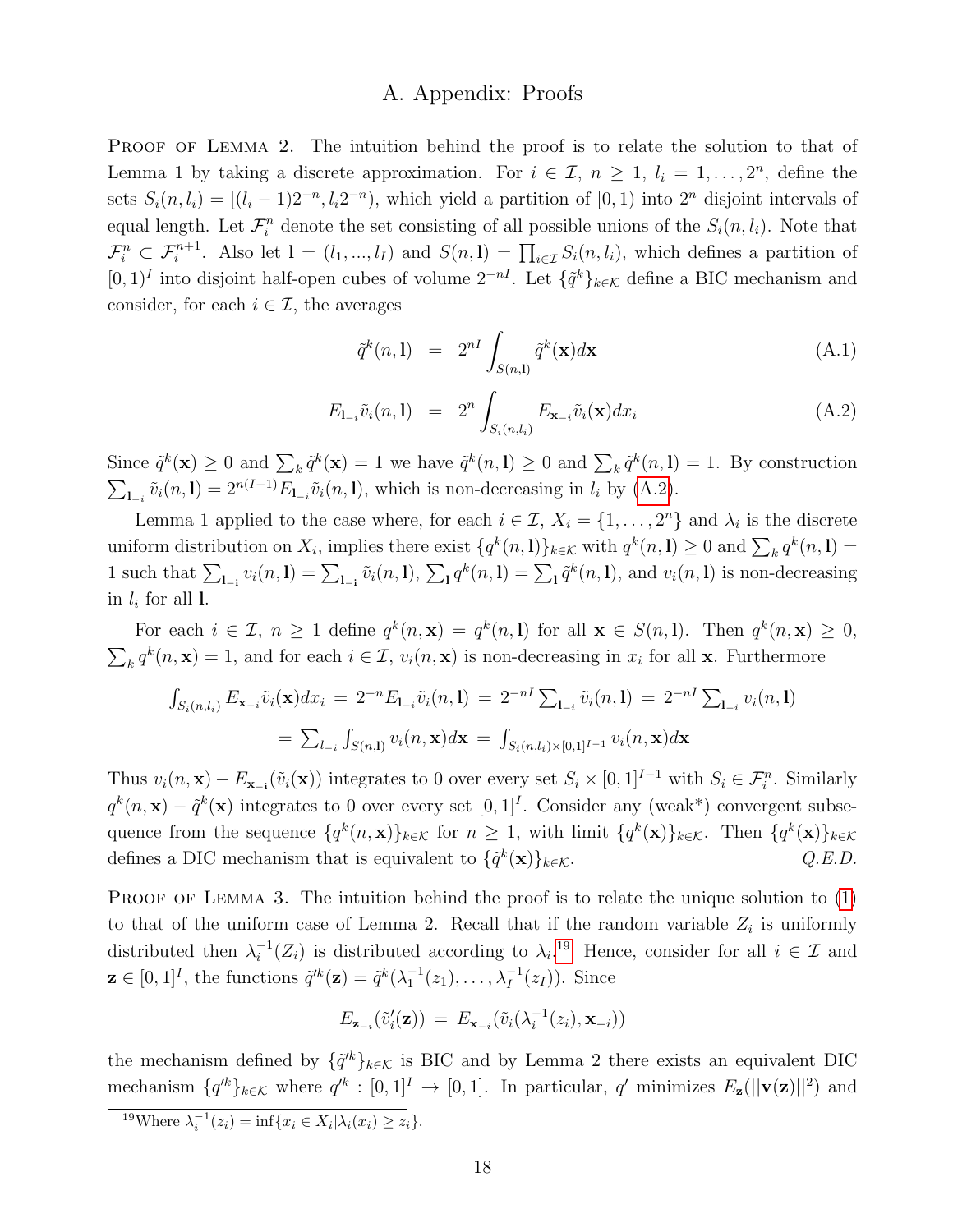satisfies the constraints  $q'^k(\mathbf{z}) \geq 0$ ,  $\sum_k q'^k(\mathbf{z}) = 1$ , and  $E_{\mathbf{z}_{-i}}(v'_i(\mathbf{z})) = E_{\mathbf{x}_{-i}}(\tilde{v}_i(\lambda_i^{-1}))$  $\binom{-1}{i}(z_i), \mathbf{x}_{-i})$  for all  $i \in \mathcal{I}$ . Now define  $\{q^k\}_{k \in \mathcal{K}}$  with  $q^k : X \to [0,1]$  where  $q^k(\mathbf{x}) = q'^k(\lambda_1(x_1), \ldots, \lambda_l(x_l)).$ Then  $\{q^k\}_{k\in\mathcal{K}}$  solves [\(1\)](#page-5-1) since  $E_{\mathbf{x}}(||\mathbf{v}(\mathbf{x})||^2) = E_{\mathbf{z}}(||\mathbf{v}'^k(\mathbf{z})||^2)$  and  $q^k(\mathbf{x}) \geq 0$ ,  $\sum_k q^k(\mathbf{x}) = 1$ , and  $E_{\mathbf{x}_{-i}}(v_i(\mathbf{x})) = E_{\mathbf{z}_{-i}}(v_i'(\lambda_i(x_i), \mathbf{z}_{-i})) = E_{\mathbf{x}_{-i}}(\tilde{v}_i(\mathbf{x}))$  for all  $i \in \mathcal{I}$  and  $x_i \in X_i$ . Furthermore,  $v_i(\mathbf{x}) = \sum_k a_i^k q^k(\mathbf{x}) = \sum_k a_i^k q'^k(\lambda_1(x_1), \dots, \lambda_I(x_I))$  is non-decreasing in  $x_i$  for all  $k \in \mathcal{K}, x \in X$ since  $\{q'\}_{k\in\mathcal{K}}$  is a DIC mechanism,  $\lambda$  is non-decreasing, and  $a_i^k \geq 0$ .  $Q.E.D.$ 

PROOF OF THEOREM 2. We first show the necessary conditions [\(3\)](#page-6-0) and [\(4\)](#page-8-0) are also sufficient. Consider [\(3\)](#page-6-0) which ensures that deviating to an adjacent type, e.g. from  $x_i^{n-1}$  $i^{n-1}$  to  $x_i^n$ , is not profitable. Now consider types  $x_i^p < x_i^q < x_i^r$ . We show that if it is not profitable for type  $x_i^p$ i to deviate to type  $x_i^q$  $\frac{q}{i}$  and it is not profitable for type  $x_i^q$  $_i^q$  to deviate to type  $x_i^r$  then it is not profitable for type  $x_i^p$  $\sum_{i=1}^{p}$  to deviate to type  $x_i^r$ . The assumptions imply

$$
\tilde{V}_i(x_i^p)x_i^p + \tilde{\mathcal{T}}_i(x_i^p) \ge \tilde{V}_i(x_i^q)x_i^p + \tilde{\mathcal{T}}_i(x_i^q), \quad \tilde{V}_i(x_i^q)l_i^q + \tilde{\mathcal{T}}_i(x_i^q) \ge \tilde{V}_i(x_i^r)x_i^q + \tilde{\mathcal{T}}_i(x_i^r)
$$

and, hence,

$$
\tilde{V}_i(x_i^p)x_i^p + \tilde{\mathcal{T}}_i(x_i^p) \ge \tilde{V}_i(x_i^r)x_i^p + \tilde{\mathcal{T}}_i(x_i^r) + (\tilde{V}_i(x_i^r) - \tilde{V}_i(x_i^q))(x_i^q - x_i^p) \ge \tilde{V}_i(x_i^r)x_i^p + \tilde{\mathcal{T}}_i(x_i^r)
$$

since  $\tilde{V}_i(x_i)$  is non-decreasing and  $x_i^q > x_i^p$ . Similarly, if it is not profitable for type  $x_i^r$  to deviate to type  $x_i^q$  $\frac{q}{i}$  and it is not profitable for type  $x_i^q$  $_i^q$  to deviate to type  $x_i^p$  $i$ <sup>*t*</sup> then it is not profitable for type  $x_i^r$  to deviate to type  $x_i^p$  $i<sup>p</sup>$ . The same logic applies to the DIC constraints in [\(4\)](#page-8-0).<sup>[20](#page-19-0)</sup>

Next, consider the transfers defined by [\(5\)](#page-9-1). Note that the BIC constraints [\(3\)](#page-6-0) imply that  $x_i^{n-1} \leq \alpha_i^n \leq x_i^n$  for  $n = 2, \ldots, N_i$ , which, in turn, implies that the difference in DIC transfers

$$
\tau_i(x_i^{n-1}, \mathbf{x}_{-i}) - \tau_i(x_i^n, \mathbf{x}_{-i}) = (v_i(x_i^n, \mathbf{x}_{-i}) - v_i(x_i^{n-1}, \mathbf{x}_{-i}))\alpha_i^n
$$

satisfies the bounds in [\(4\)](#page-8-0). Let  $\{q^k\}_{k\in\mathcal{K}}$  denote a solution to minimization problem in [\(1\)](#page-5-1). Lemma 1 ensures that the associated  $v_i(\mathbf{x})$  is non-decreasing in  $x_i$  for all  $i \in \mathcal{I}$ ,  $\mathbf{x} \in X$ , and by construction  $V_i(x_i) = E_{x_{-i}}(v_i(x_i, \mathbf{x}_{-i})) = \tilde{V}_i(x_i)$ . Taking expectations over  $\mathbf{x}_{-i}$  in [\(5\)](#page-9-1) yields

$$
\mathcal{T}_i(x_i^n) = \tilde{\mathcal{T}}_i(x_i^1) - \sum_{m=2}^n (V_i(x_i^m) - V_i(x_i^{m-1}))\alpha_i^m
$$
  

$$
= \tilde{\mathcal{T}}_i(x_i^1) + \sum_{m=2}^n (\tilde{\mathcal{T}}_i(x_i^m) - \tilde{\mathcal{T}}_i(x_i^{m-1})) = \tilde{\mathcal{T}}_i(x_i^n)
$$

for  $n = 1, \ldots, N_i$ . Hence,  $u_i(x_i) = V_i(x_i)x_i + \mathcal{T}_i(x_i) = \tilde{V}_i(x_i)x_i + \tilde{\mathcal{T}}_i(x_i) = \tilde{u}_i(x_i)$ , i.e. the DIC mechanism  $(q, t)$  yields the same interim expected utilities as the BIC mechanism  $(\tilde{q}, \tilde{t})$ .

The expected social surplus is the same because  $\mathcal{T}_i(x_i) = \tilde{\mathcal{T}}_i(x_i)$  for all  $x_i \in X_i$  and the exante expected probability with which each alternative occurs is the same under the BIC and DIC mechanisms.  $Q.E.D.$ 

<span id="page-19-0"></span> $^{20}$ Importantly, this derivation does not apply to multi-dimensional types, see Section 4.2.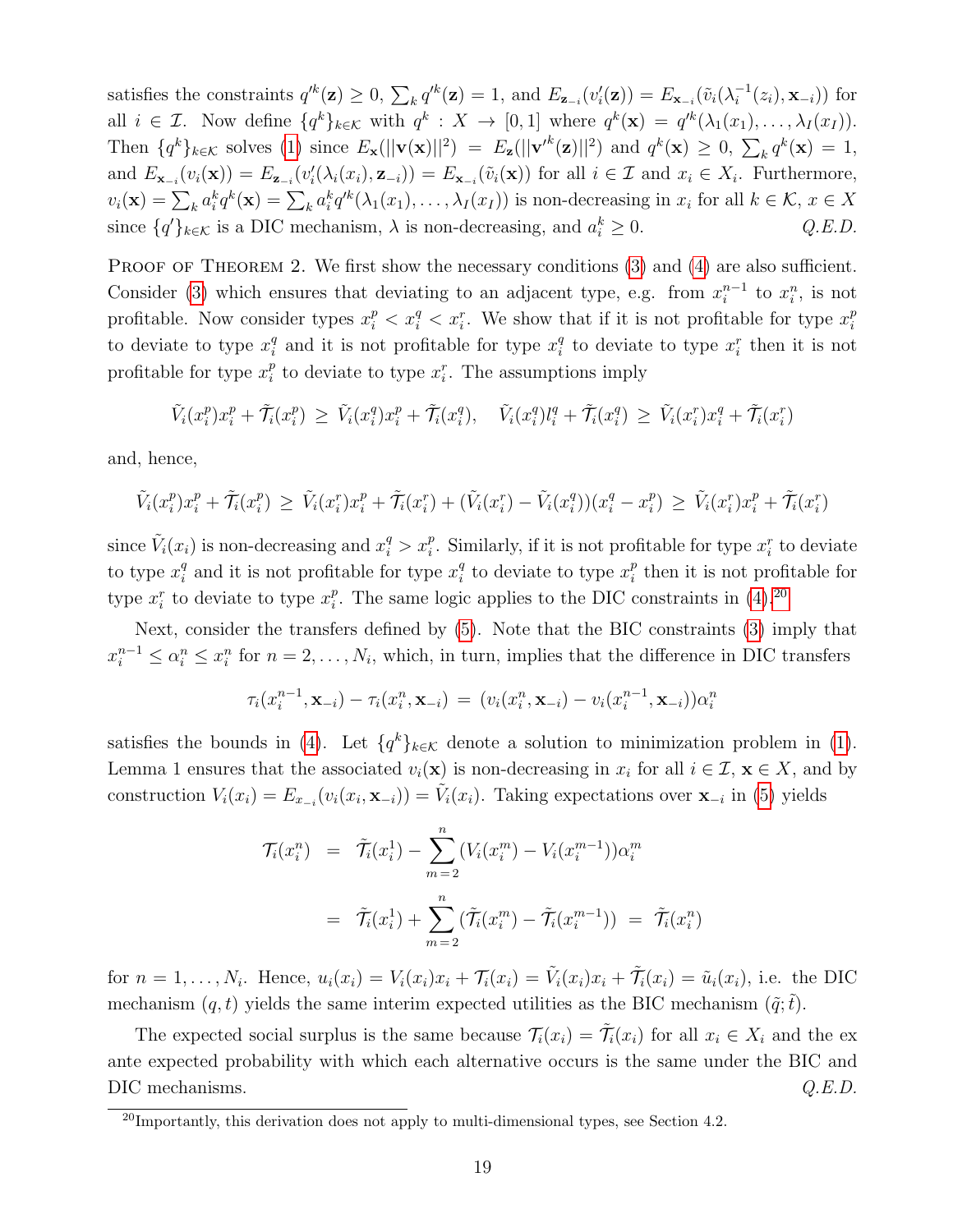# References

- d'Aspremont, C. and Gérard-Varet, L. A. (1979): "On Bayesian Incentive Compatible Mechanisms," in *Aggregation and Revelation of Preferences*, ed. by J.-J. Laffont, Amsterdam: North-Holland.
- Bergemann, D. and Morris, S. (2005): "Robust Mechanism Design," *Econometrica*, 73, 1771-1813.
- Border, K. (1991): "Implementation of Reduced Form Auctions: A Geometric Approach," Econometrica, 59, 1175–1187.
- Crémer, J. and McLean. R. P. (1998): "Full Extraction of the Surplus in Bayesian and Dominant Strategy Auctions," Econometrica, 56, 1247–1258.
- Gale, D. (1957): "A Theorem on Flows in Networks," Pacific Journal of Mathematics, 7, 1073–1082.
- Gershkov, A., Moldovanu, B. and Shi, X. (2011): "Bayesian and Dominant Strategy Implementation Revisited," Unpublished Manuscript, University of Bonn.
- Gibbard, A. (1973): "Manipulation of Voting Schemes: a General Result," *Econometrica*, 41, 587–601.
- Goeree, J. K. and Kushnir, A. (2011): "On the Equivalence of Bayesian and Dominant Strategy Implementation in a General Class of Social Choice Problems," Unpublished Manuscript, University of Zürich.
- Goeree, J. K. and Kushnir, A. (2012): "A Geometric Approach to Mechanism Design," Unpublished Manuscript, University of Zürich.
- Green, J. and Laffont, J.-J. (1977): "Characterization of Satisfactory Mechanisms for the Revelation of Preferences for Public Goods," Econometrica, 45, 427–438.
- Gutmann, S., Kemperman, J. H. B., Reeds, J. A., and Shepp, L. A. (1991): "Existence of Probability Measures with Given Marginals," Annals of Probability, 19, 1781–1797.
- Hernando-Veciana, A. and Michelucci, F. (2011): "Second-Best Efficiency and the English Auction," Games and Economic Behavior, 73, 496–506.
- Hernando-Veciana, A. and Michelucci, F. (2012): "On the Optimality of Not Allocating," Unpublished Manuscript, CERGE-EI.
- Jehiel, P., Moldovanu, B. and Stacchetti, E. (1999): "Multidimensional Mechanism Design for Auctions with Externalities," Journal of Economic Theory, 85, 258–294.
- Jehiel, P. and Moldovanu, B. (2001): "Efficient Design With Interdependent Valuations," Econometrica, 69, 1237–1259.